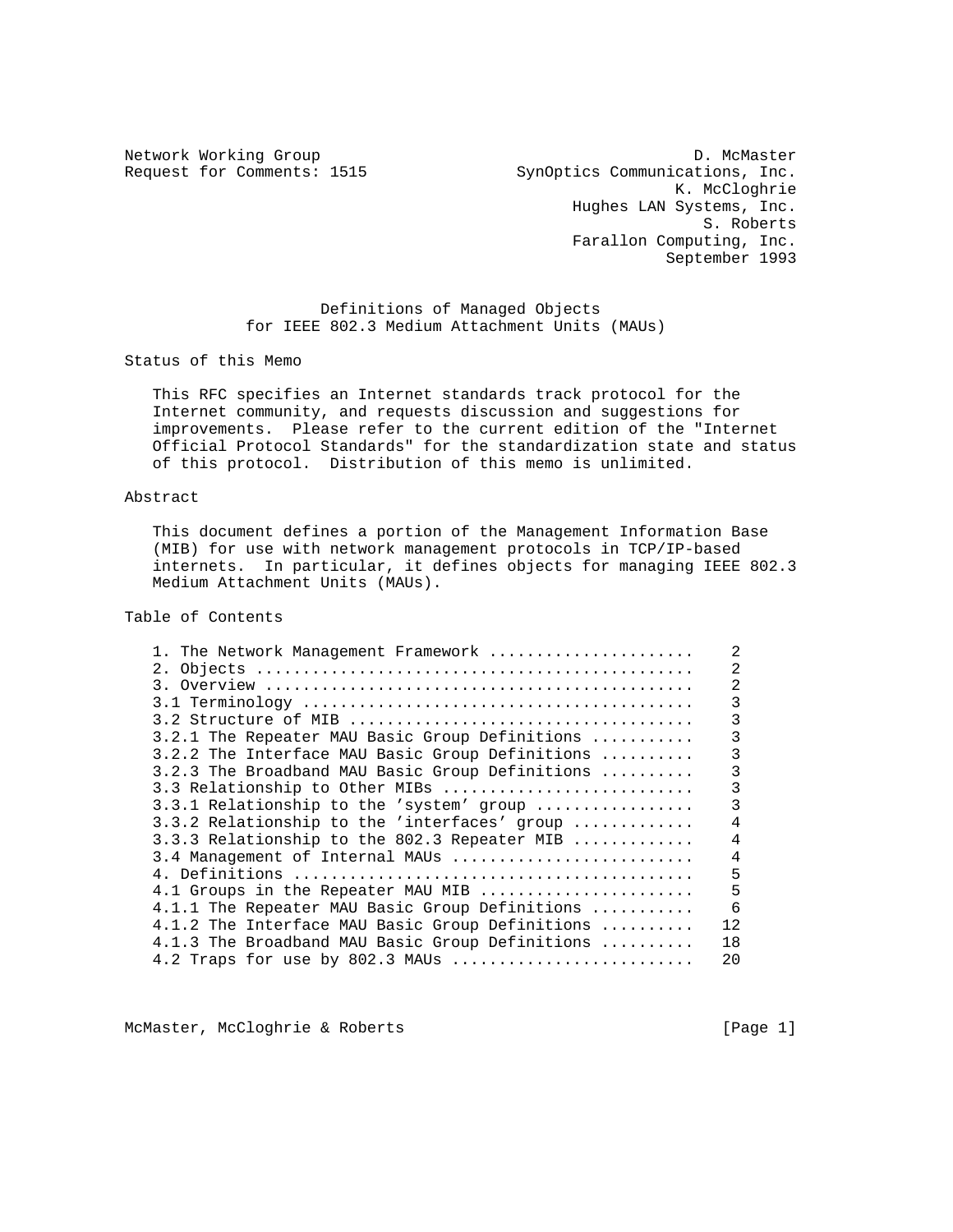1. The Network Management Framework

 The Internet-standard Network Management Framework consists of three components. They are:

 STD 16, RFC 1155 [1] which defines the SMI, the mechanisms used for describing and naming objects for the purpose of management. STD 16, RFC 1212 [7] defines a more concise description mechanism, which is wholly consistent with the SMI.

 STD 17, RFC 1213 [4] which defines MIB-II, the core set of managed objects for the Internet suite of protocols.

 STD 15, RFC 1157 [3] which defines the SNMP, the protocol used for network access to managed objects.

 The Framework permits new objects to be defined for the purpose of experimentation and evaluation.

2. Object Definitions

 Managed objects are accessed via a virtual information store, termed the Management Information Base or MIB. Objects in the MIB are defined using the subset of Abstract Syntax Notation One (ASN.1) defined in the SMI. In particular, each object object type is named by an OBJECT IDENTIFIER, an administratively assigned name. The object type together with an object instance serves to uniquely identify a specific instantiation of the object. For human convenience, we often use a textual string, termed the descriptor, to refer to the object type.

3. Overview

 Instances of the object types defined in this document represent attributes of an IEEE 802.3 MAU. Several types of MAUs are defined in the IEEE 802.3/ISO 8802-3 CSMA/CD standard [9].

 These MAUs may be connected to IEEE 802.3 repeaters or to 802.3 (Ethernet-like) interfaces. For convenience this document refers to these devices as "repeater MAUs" and "interface MAUs."

 The definitions presented here are based on Draft 5 of Section 20 of IEEE P802.3p, "Layer Management for 10 Mb/s Medium Attachment Units

McMaster, McCloghrie & Roberts [Page 2]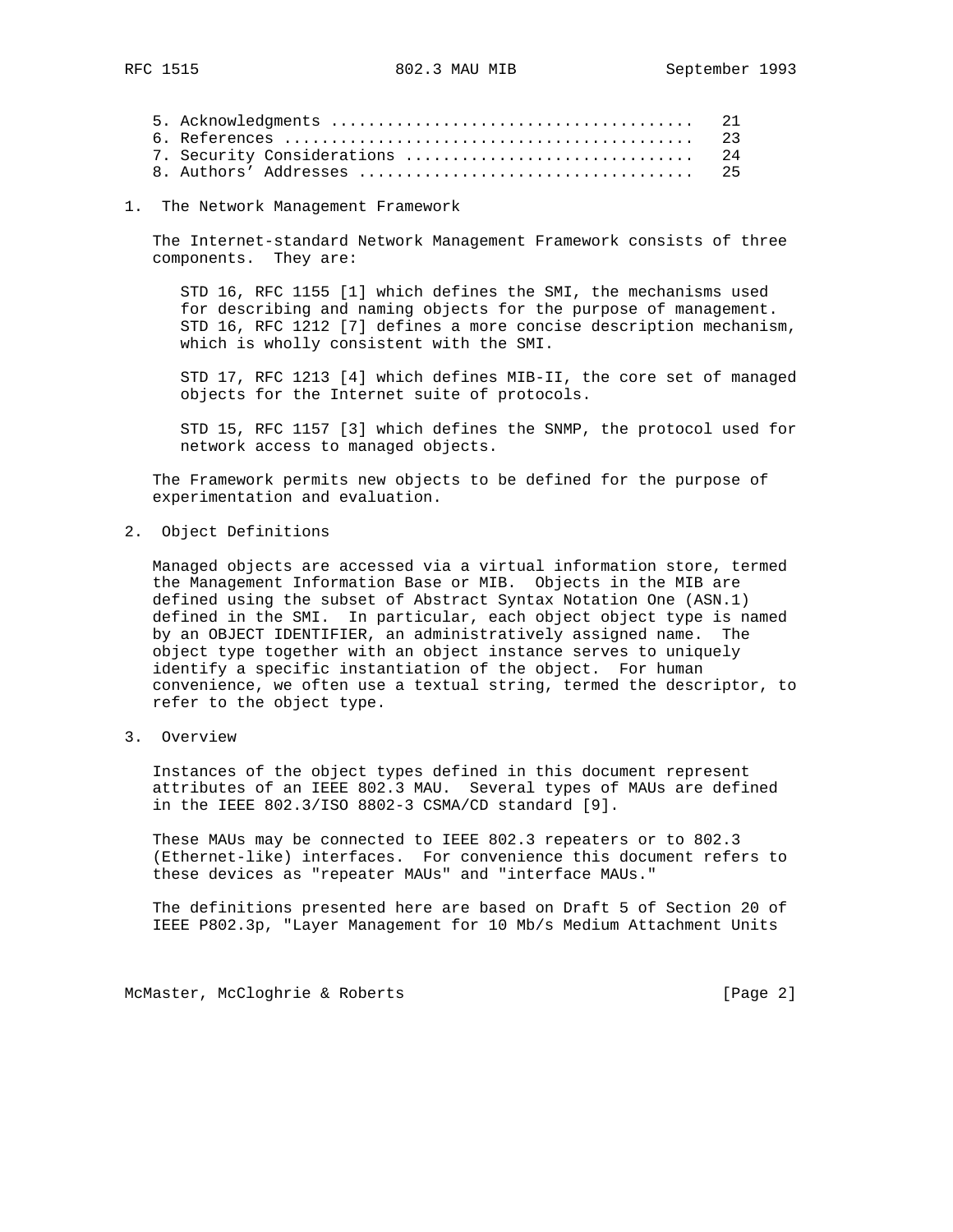(MAUs), Section 20" [10] dated 11 July 1992.

3.1. Terminology

 Refer to Section 3.1.2 of [13] for simple definitions of the terms "repeater," "port," and "MAU" as used in the context of this document. For a more complete and precise definition of these terms, refer to Section 9 of [9].

3.2. Structure of MIB

 Objects in this MIB are arranged into MIB groups. Each MIB group is organized as a set of related objects.

3.2.1. The Repeater MAU Basic Group Definitions

 This group contains all repeater MAU-related configuration, status, and control objects. Implementation of the dot3RpMauBasicGroup is mandatory for MAUs attached to repeaters.

3.2.2. The Interface MAU Basic Group Definitions

 This group contains all interface MAU-related configuration, status, and control objects. Implementation of the dot3IfMauBasicGroup is mandatory for MAUs attached to interfaces.

3.2.3. The Broadband MAU Basic Group Definitions

 This group contains all broadband-specific MAU-related configuration objects. Implementation of the dot3BroadMauBasicGroup is mandatory for 10BROAD36 MAUs, and is not appropriate for other types of MAUs.

3.3. Relationship to Other MIBs

 It is assumed that an agent implementing this MIB will also implement (at least) the 'system' group defined in MIB-II [4]. The following sections identify other MIBs that such an agent should implement.

3.3.1. Relationship to the 'system' group

 In MIB-II, the 'system' group is defined as being mandatory for all systems such that each managed entity contains one instance of each object in the 'system' group. Thus, those objects apply to the entity even if the entity's sole functionality is management of a MAU.

McMaster, McCloghrie & Roberts [Page 3]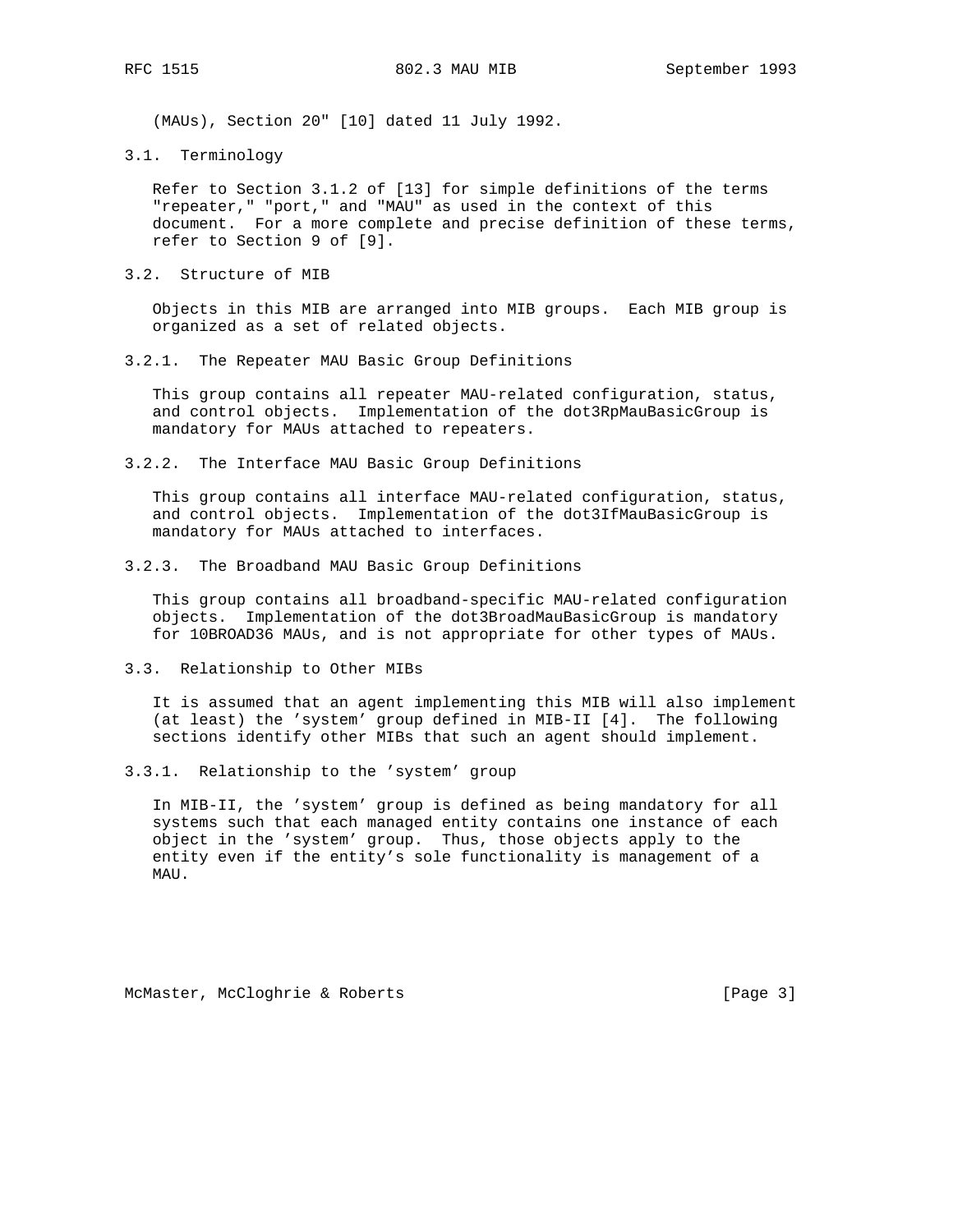#### 3.3.2. Relationship to the 'interfaces' group

 The sections of this document that define interface MAU-related objects specify an extension to the 'interfaces' group of MIB-II [4]. An agent implementing these interface-MAU related objects must also implement the 'interfaces' group of MIB-II. The value of the same as the value of 'ifIndex' used to instantiate the interface to which the given MAU is connected.

 It is expected that an agent implementing the interface-MAU related objects in this MIB will also implement the Ethernet-like Interfaces MIB [11].

 (Note that repeater ports are not represented as interfaces in the sense of MIB-II's 'interfaces' group. See section 3.4.2 of the repeater MIB [12] for more details.)

3.3.3. Relationship to the 802.3 Repeater MIB

 The section of this document that defines repeater MAU-related objects specifies an extension to the 802.3 Repeater MIB defined in [13]. An agent implementing these repeater-MAU related objects must also implement the 802.3 Repeater MIB.

 The values of 'rpMauGroupIndex' and 'rpMauPortIndex' used to instantiate a repeater MAU variable shall be the same as the values of 'rptrPortGroupIndex' and 'rptrPortIndex' used to instantiate the port to which the given MAU is connected.

3.4. Management of Internal MAUs

 In some situations, a MAU can be "internal" -- i.e., its functionality is implemented entirely within a device. For example, a managed repeater may contain an internal repeater- MAU and/or an internal interface-MAU through which management communications originating on one of the repeater's external ports pass in order to reach the management agent associated with the repeater. Such internal MAUs may or may not be managed. If they are managed, objects describing their attributes should appear in the appropriate MIB group -- dot3RpMauBasicGroup for internal repeater-MAUs and dot3IfMauBasicGroup for internal interface-MAUs.

McMaster, McCloghrie & Roberts [Page 4]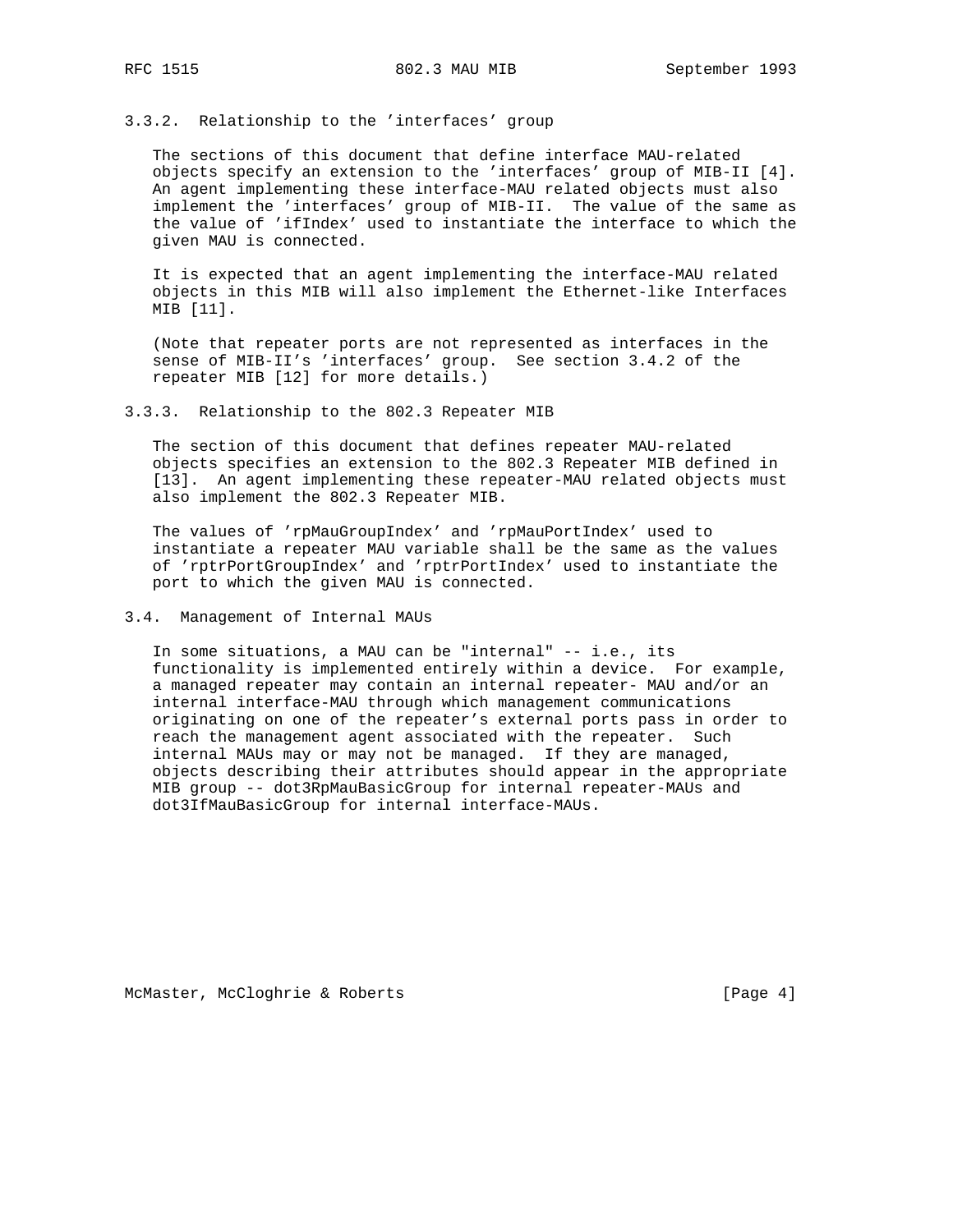## 4. Definitions

MAU-MIB DEFINITIONS ::= BEGIN

IMPORTS

 $-$ 

| Counter     | FROM RFC1155-SMI |
|-------------|------------------|
| OBJECT-TYPE | FROM RFC-1212    |
| TRAP-TYPF.  | FROM RFC-1215;   |

snmpDot3MauMgt OBJECT IDENTIFIER ::= { mib-2 26 }

### -- References

 -- The following references are used throughout this MIB:  $- -$  -- [RFC 1213] -- refers to McCloghrie, K., and M. Rose, Editors, -- Management Information Base for Network Management -- of TCP/IP-based internets: MIB-II, STD 17, RFC 1213, -- Hughes LAN Systems, Performance Systems International, -- March 1991.  $-$  -- [RFC 1368] -- refers to McMaster, D., and K. McCloghrie, Editors, -- Definitions of Managed Objects for IEEE 802.3 Repeater -- Devices, RFC 1368, SynOptics Communications, Hughes -- LAN Systems, October 1992.  $- -$  -- [IEEE 802.3 MAU Mgt] -- refers to IEEE P802.3p, 'Layer Management for 10 Mb/s -- Medium Access Unit (MAUs), Section 20,' Draft Supplement -- to ANSI/IEEE 802.3, Draft 5, 11 July 1992. -- MIB Groups -- -- The dot3RpMauBasicGroup is mandatory for MAUs attached to -- repeaters. -- The dot3IfMauBasicGroup is mandatory for MAUs attached to -- DTEs (interfaces). -- The dot3BroadMauBasicGroup is mandatory for broadband MAUs -- attached to DTEs.

dot3RpMauBasicGroup

McMaster, McCloghrie & Roberts [Page 5]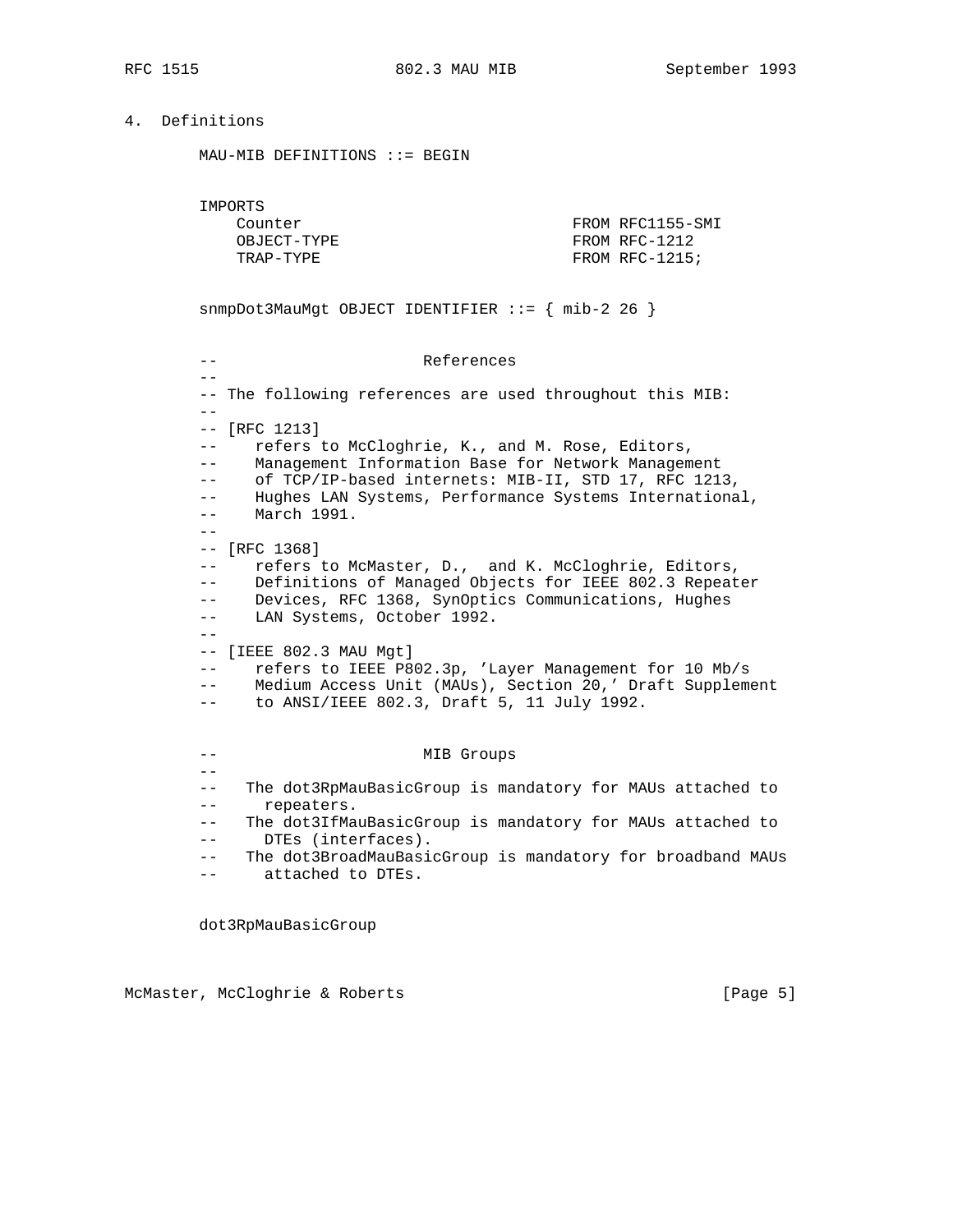```
 OBJECT IDENTIFIER ::= { snmpDot3MauMgt 1 }
        dot3IfMauBasicGroup
            OBJECT IDENTIFIER ::= { snmpDot3MauMgt 2 }
        dot3BroadMauBasicGroup
            OBJECT IDENTIFIER ::= { snmpDot3MauMgt 3 }
        -- object identifiers for MAU types
        -- (see rpMauType and ifMauType for usage)
        dot3MauType
            OBJECT IDENTIFIER ::= { snmpDot3MauMgt 4 }
        dot3MauTypeAUI -- no internal MAU, view from AUI
            OBJECT IDENTIFIER ::= { dot3MauType 1 }
        dot3MauType10Base5 -- thick coax MAU (per 802.3 section 8)
            OBJECT IDENTIFIER ::= { dot3MauType 2 }
        dot3MauTypeFoirl -- FOIRL MAU (per 802.3 section 9.9)
            OBJECT IDENTIFIER ::= { dot3MauType 3 }
        dot3MauType10Base2 -- thin coax MAU (per 802.3 section 10)
            OBJECT IDENTIFIER ::= { dot3MauType 4 }
        dot3MauType10BaseT -- UTP MAU (per 802.3 section 14)
            OBJECT IDENTIFIER ::= { dot3MauType 5 }
        dot3MauType10BaseFP -- passive fiber MAU (per 802.3 section 16)
            OBJECT IDENTIFIER ::= { dot3MauType 6 }
        dot3MauType10BaseFB -- sync fiber MAU (per 802.3 section 17)
            OBJECT IDENTIFIER ::= { dot3MauType 7 }
        dot3MauType10BaseFL -- async fiber MAU (per 802.3 section 18)
            OBJECT IDENTIFIER ::= { dot3MauType 8 }
        dot3MauType10Broad36 -- broadband DTE MAU (per 802.3 section 11)
            -- note that 10BROAD36 MAUs can be attached to interfaces but
            -- not to repeaters
            OBJECT IDENTIFIER ::= { dot3MauType 9 }
        --
        -- The Repeater MAU Basic Group
       - -- Implementation of the Repeater MAU Basic Group is mandatory
        -- for MAUs attached to repeaters.
 --
        -- The Basic Repeater MAU Table
 --
        rpMauTable OBJECT-TYPE
            SYNTAX SEQUENCE OF RpMauEntry
            ACCESS not-accessible
            STATUS mandatory
            DESCRIPTION
```
McMaster, McCloghrie & Roberts [Page 6]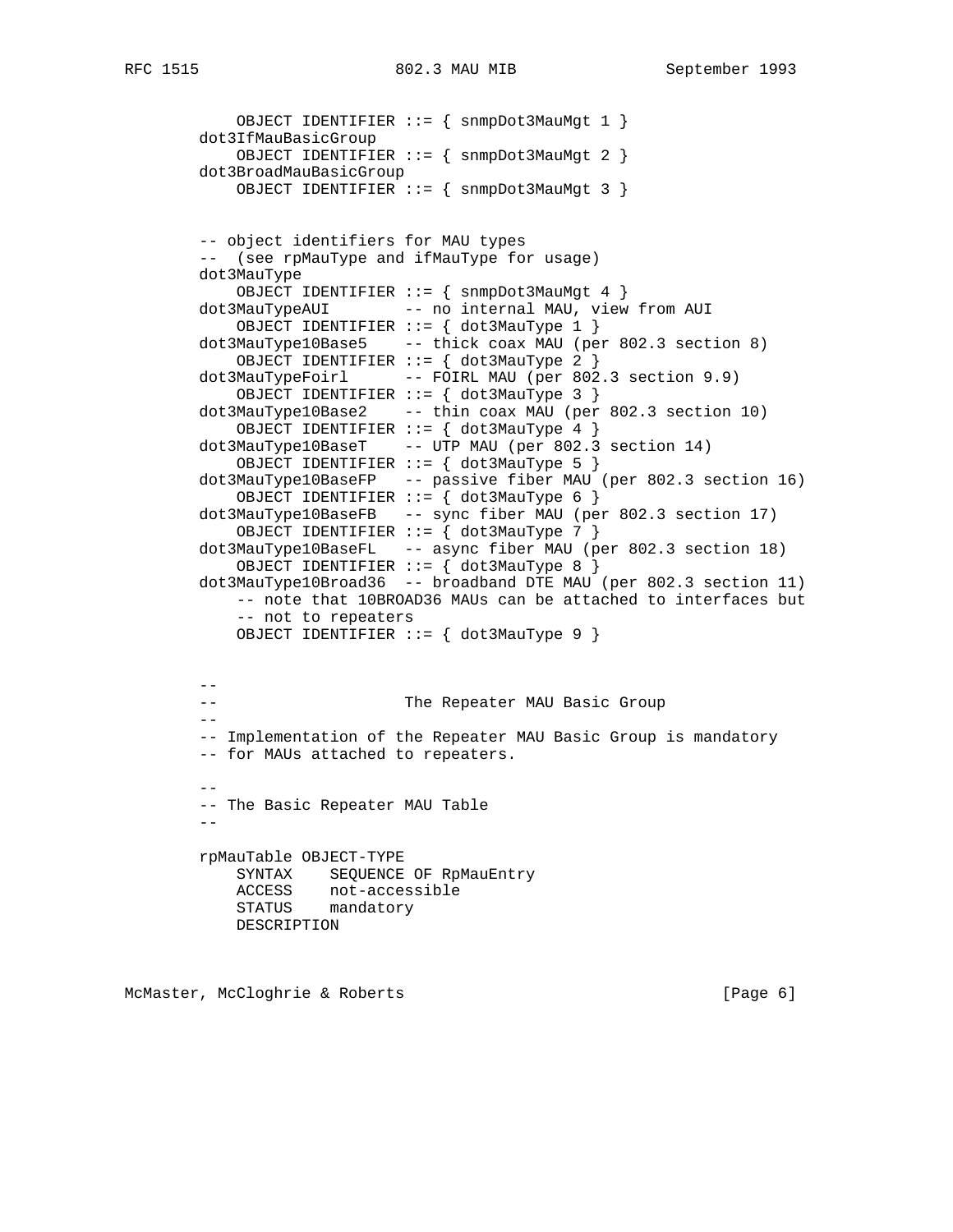```
 "Table of descriptive and status information about
                     the MAU(s) attached to the ports of a repeater."
             ::= { dot3RpMauBasicGroup 1 }
        rpMauEntry OBJECT-TYPE
             SYNTAX RpMauEntry
            ACCESS not-accessible
            STATUS mandatory
            DESCRIPTION
                     "An entry in the table, containing information
                     about a single MAU."
             INDEX { rpMauGroupIndex, rpMauPortIndex, rpMauIndex }
            ::= \{ rpMauTable 1 \} RpMauEntry ::=
            SEQUENCE {
                 rpMauGroupIndex
                    INTEGER,
                 rpMauPortIndex
                    INTEGER,
                 rpMauIndex
                     INTEGER,
                 rpMauType
                     OBJECT IDENTIFIER,
                 rpMauStatus
                     INTEGER,
                 rpMauMediaAvailable
                     INTEGER,
                 rpMauMediaAvailableStateExits
                     Counter,
                 rpMauJabberState
                    INTEGER,
                 rpMauJabberingStateEnters
             Counter
 }
        rpMauGroupIndex OBJECT-TYPE
             SYNTAX INTEGER (1..1024)
            ACCESS read-only<br>STATIC
             STATUS mandatory
             DESCRIPTION
                     "This variable uniquely identifies the repeater
                     group containing the port to which the MAU
                     described by this entry is connected."
             REFERENCE
                     "Reference RFC1368, rptrGroupIndex."
            ::= { rpMauEntry 1 }
```
McMaster, McCloghrie & Roberts [Page 7]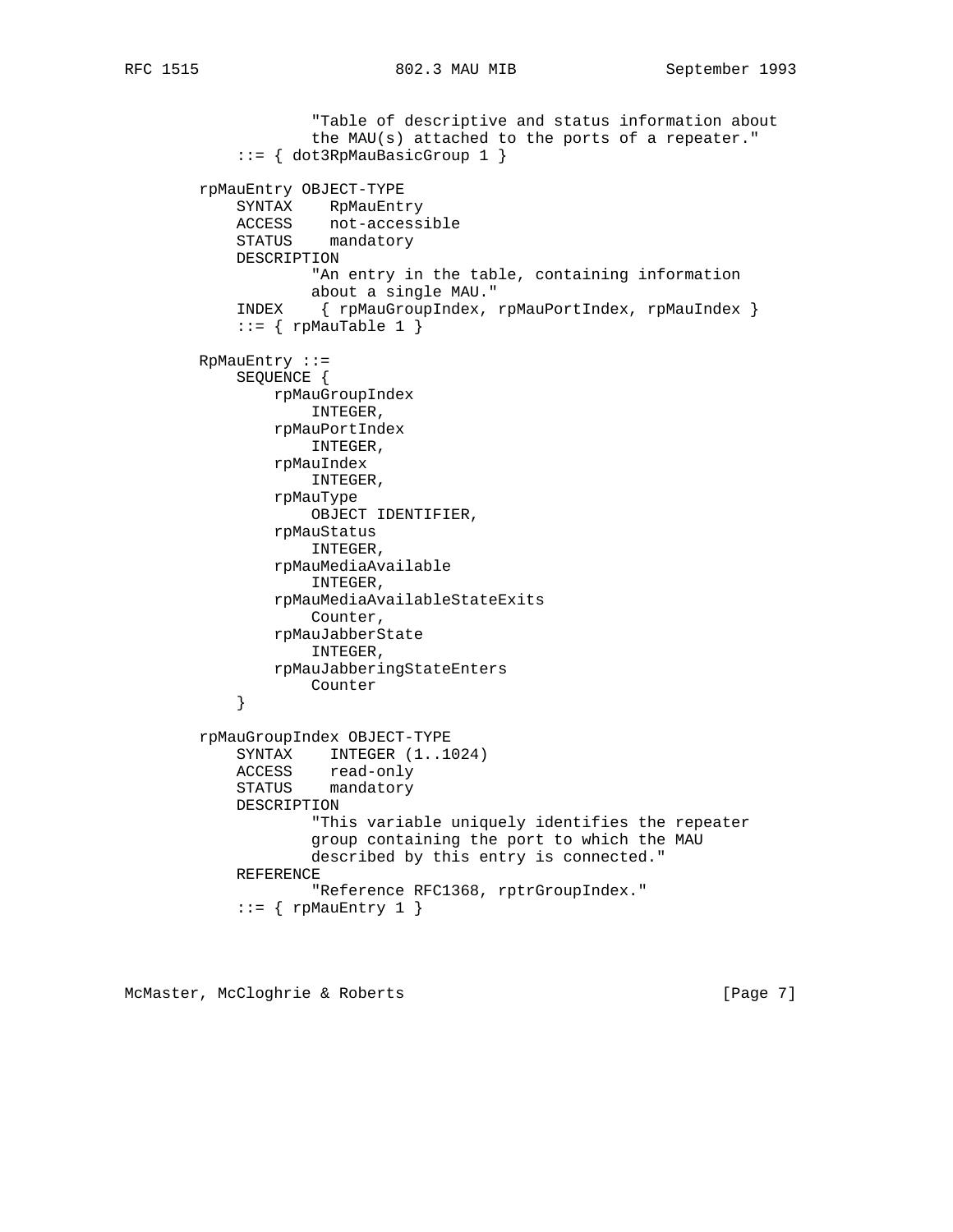```
 rpMauPortIndex OBJECT-TYPE
            SYNTAX INTEGER (1..1024)
 ACCESS read-only
STATUS mandatory
            DESCRIPTION
                    "This variable uniquely identifies the repeater
                    port within group rpMauGroupIndex to which the MAU
                    described by this entry is connected."
            REFERENCE
                    "Reference RFC 1368, rptrPortIndex."
           ::= { rpMauEntry 2 }
        rpMauIndex OBJECT-TYPE
           SYNTAX INTEGER (1..9) ACCESS read-only
STATUS mandatory
            DESCRIPTION
                    "This variable uniquely identifies the MAU
                    connected to port rpMauPortIndex within group
                    rpMauGroupIndex that is described by this entry."
            REFERENCE
                    "Reference IEEE 802.3 MAU Mgt, 20.2.3.2, aMAUID."
           ::= { rpMauEntry 3 }
        rpMauType OBJECT-TYPE
            SYNTAX OBJECT IDENTIFIER
            ACCESS read-only
            STATUS mandatory
            DESCRIPTION
                    "This object identifies the 10 Mb/s baseband MAU
                    type. An initial set of MAU types are defined
                    above. The assignment of OBJECT IDENTIFIERs to
                    new types of MAUs is managed by the IANA. If the
                    MAU type is unknown, the object identifier
                       unknownMauType OBJECT IDENTIFIER ::= \{ 0 0 \} is returned. Note that unknownMauType is a
                    syntactically valid object identifier, and any
                    conformant implementation of ASN.1 and the BER
                    must be able to generate and recognize this
                    value."
            REFERENCE
                    "Reference IEEE 802.3 MAU Mgt, 20.2.3.2,
                    aMAUType."
           ::= { rpMauEntry 4 }
        rpMauStatus OBJECT-TYPE
```
McMaster, McCloghrie & Roberts [Page 8]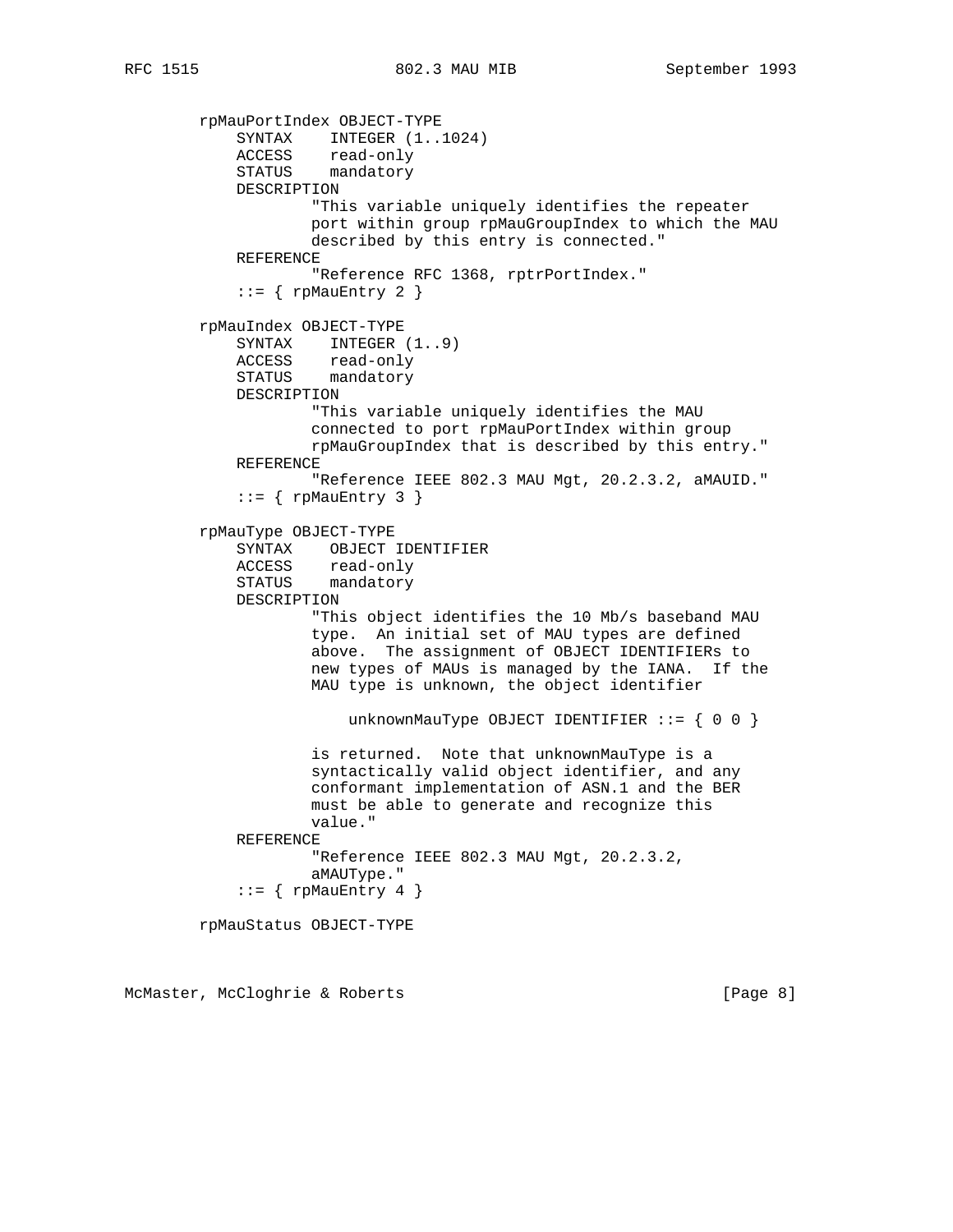SYNTAX INTEGER { other(1), unknown(2), operational(3), standby(4), shutdown(5), reset(6) } ACCESS read-write STATUS mandatory DESCRIPTION "The current state of the MAU. This object may be implemented as a read-only object by those agents and MAUs that do not implement software control of the MAU state. Some agents may not support setting the value of this object to some of the enumerated values. The value other(1) is returned if the MAU is in a state other than one of the states 2 through 6. The value unknown(2) is returned when the MAU's true state is unknown; for example, when it is being initialized. A MAU in the operational(3) state is fully functional, operates, and passes signals to its attached DTE or repeater port in accordance to its specification. A MAU in standby(4) state forces DI and CI and the media transmitter to idle. Standby(4) mode only applies to link type MAUs. The state of rpMauMediaAvailable is unaffected. A MAU in shutdown(5) state assumes the same condition on DI, CI, and the media transmitter as though it were powered down. The MAU may return other(1) value for the mauJabber and rpMauMediaAvailable objects when it is in this state. For an AUI, this state will remove power from the AUI. Setting this variable to the value reset(6) resets the MAU in the same manner as a power-off, power on cycle of at least one-half second would. The agent is not required to return the value reset (6).

McMaster, McCloghrie & Roberts [Page 9]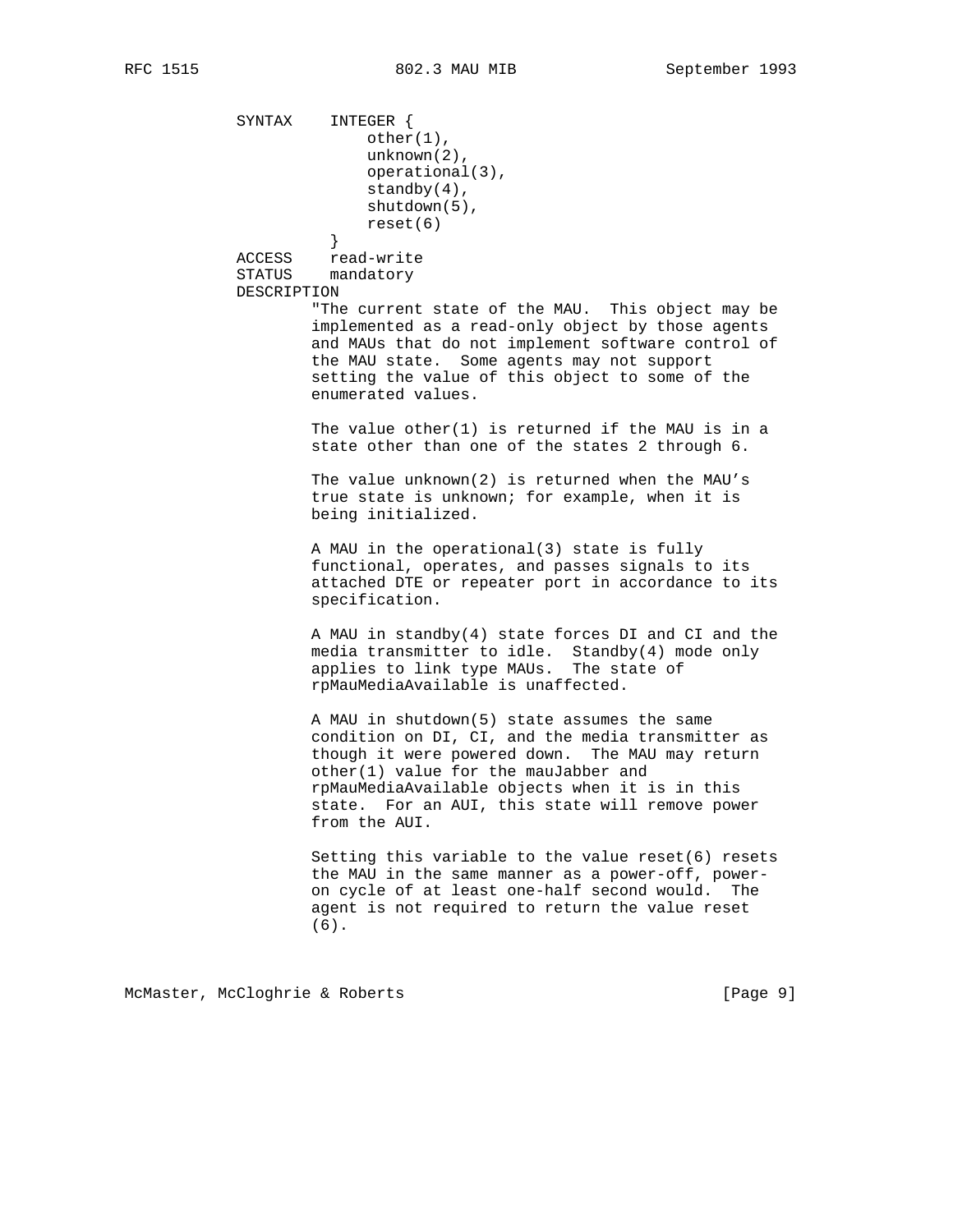```
 Setting this variable to the value operational(3),
                    standby(4), or shutdown(5) causes the MAU to
                    assume the respective state except that setting a
                    mixing-type MAU or an AUI to standby(4) will cause
                     the MAU to enter the shutdown state."
                REFERENCE
                     "Reference IEEE 802.3 MAU Mgt, 20.2.3.2,
                     aMAUAdminState, and 20.2.3.3, acMAUAdminControl
                    and acResetMAUAction."
            ::= { rpMauEntry 5 }
        rpMauMediaAvailable OBJECT-TYPE
            SYNTAX INTEGER {
                          other(1),
                          unknown(2),
                          available(3),
                          notAvailable(4),
                          remoteFault(5),
                          invalidSignal(6)
 }
            ACCESS read-only
            STATUS mandatory
            DESCRIPTION
                     "If the MAU is a link or fiber type (FOIRL,
                     10BASE-T, 10BASE-F) then this is equivalent to the
                     link test fail state/low light function. For an
                    AUI or a coax (including broadband) MAU this
                     indicates whether or not loopback is detected on
                    the DI circuit. The value of this attribute
                    persists between packets for MAU types AUI,
                    10BASE5, 10BASE2, 10BROAD36, and 10BASE-FP.
                   The value other(1) is returned if the
                    mediaAvailable state is not one of 2 through 6.
                    The value unknown(2) is returned when the MAU's
                    true state is unknown; for example, when it is
                    being initialized. At power-up or following a
                    reset, the value of this attribute will be unknown
                    for AUI, coax, and 10BASE-FP MAUs. For these MAUs
                     loopback will be tested on each transmission
                    during which no collision is detected. If DI is
                    receiving input when DO returns to IDL after a
                    transmission and there has been no collision
                    during the transmission then loopback will be
                    detected. The value of this attribute will only
                    change during non-collided transmissions for AUI,
                    coax, and 10BASE-FP MAUs.
```
McMaster, McCloghrie & Roberts [Page 10]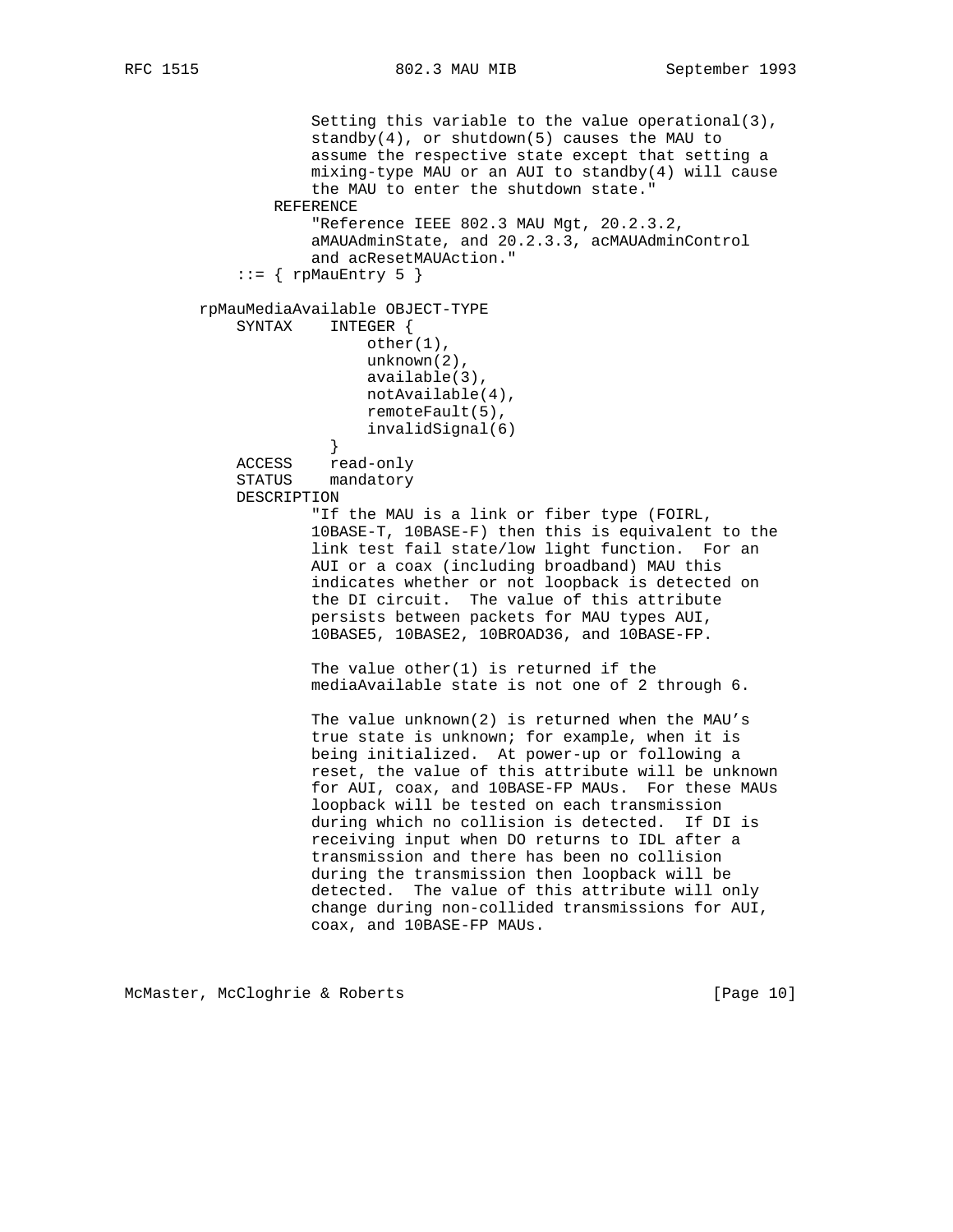```
 The value available(3) indicates that the link,
                    light, or loopback is normal. The value
                    notAvailable(4) indicates link loss, low light, or
                    no loopback.
                    The value remoteFault(5) indicates that a fault
                    has been detected at the remote end of the link.
                    The value invalidSignal(6) indicates that an
                    invalid signal has been received from the other
                    end of the link. Both remoteFault(5) and
                    invalidSignal(6) apply only to MAUs of type
                    10BASE-FB."
            REFERENCE
                    "Reference IEEE 802.3 MAU Mgt, 20.2.3.2,
                    aMediaAvailable."
           ::= { rpMauEntry 6 }
        rpMauMediaAvailableStateExits OBJECT-TYPE
            SYNTAX Counter
 ACCESS read-only
 STATUS mandatory
            DESCRIPTION
                    "A count of the number of times that
                    rpMauMediaAvailable for this MAU instance leaves
                    the state available(3)."
            REFERENCE
                    "Reference IEEE 802.3 MAU Mgt, 20.2.3.2,
                    lostMediaCount."
           ::= { rpMauEntry 7 }
        rpMauJabberState OBJECT-TYPE
            SYNTAX INTEGER {
                          other(1),
                          unknown(2),
                          noJabber(3),
                     jabbering(4)<br>}
 }
            ACCESS read-only
            STATUS mandatory
            DESCRIPTION
                    "The value other(1) is returned if the jabber
                    state is not 2, 3, or 4. The agent must always
                    return other(1) for MAU type dot3MauTypeAUI.
                    The value unknown(2) is returned when the MAU's
                    true state is unknown; for example, when it is
                    being initialized.
```
McMaster, McCloghrie & Roberts [Page 11]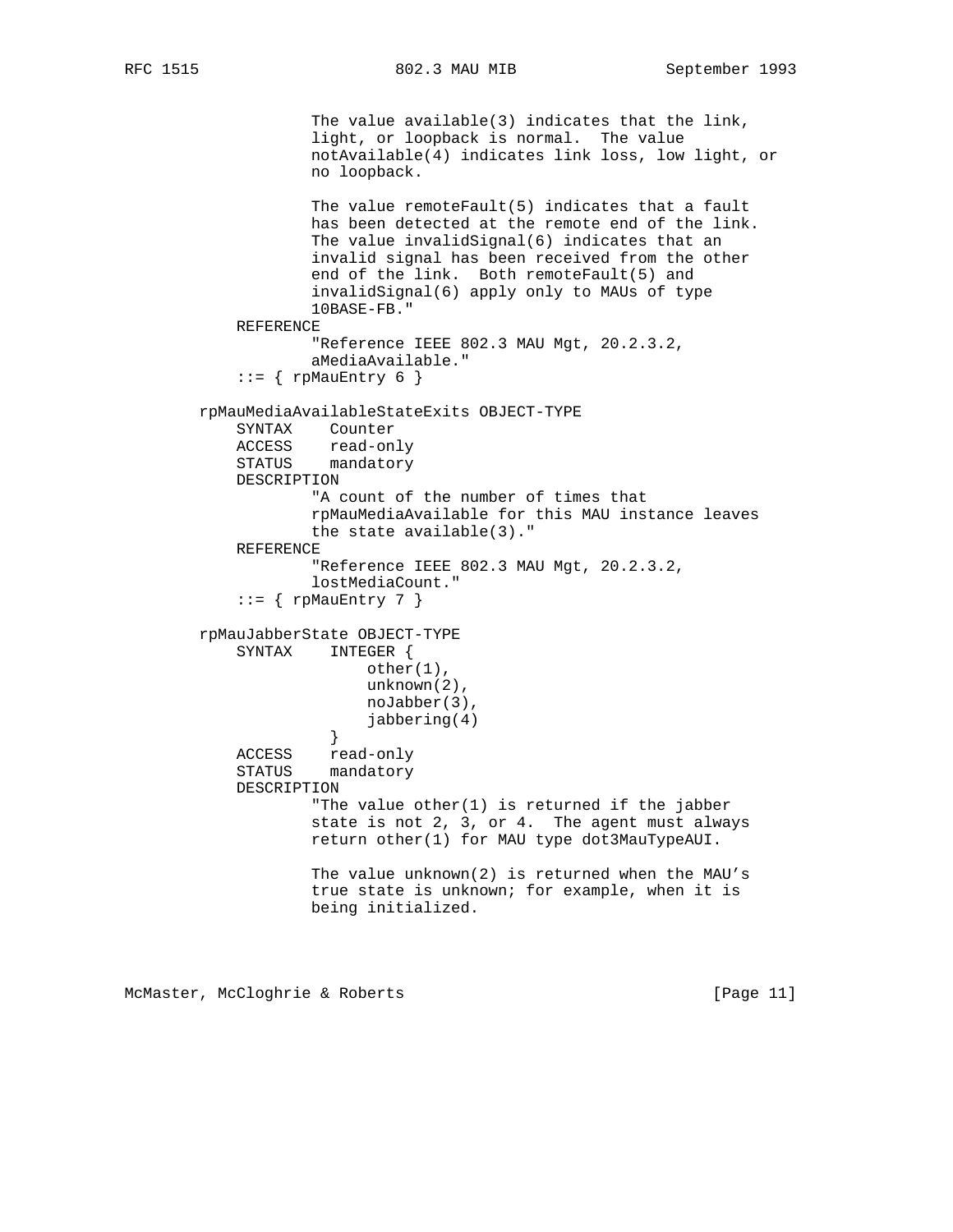If the MAU is not jabbering the agent returns noJabber(3). This is the 'normal' state. If the MAU is in jabber state the agent returns the jabbering(4) value." REFERENCE "Reference IEEE 802.3 MAU Mgt, 20.2.3.2, aJabber.jabberFlag."  $::=$  { rpMauEntry 8 } rpMauJabberingStateEnters OBJECT-TYPE SYNTAX Counter ACCESS read-only STATUS mandatory DESCRIPTION "A count of the number of times that rpMauJabberState for this MAU instance enters the state jabbering(4). For a MAU of type dot3MauTypeAUI, this counter will always indicate zero." REFERENCE "Reference IEEE 802.3 MAU Mgt, 20.2.3.2, aJabber.jabberCounter."  $::=$  { rpMauEntry 9 } -- -- The Interface MAU Basic Group  $-\,-$  -- Implementation of the Interface MAU Basic Group is mandatory -- for MAUs attached to DTEs (interfaces). -- -- The Basic Interface MAU Table - ifMauTable OBJECT-TYPE SYNTAX SEQUENCE OF IfMauEntry ACCESS not-accessible STATUS mandatory DESCRIPTION "Table of descriptive and status information about the MAU(s) attached to an interface." ::= { dot3IfMauBasicGroup 1 } ifMauEntry OBJECT-TYPE SYNTAX IfMauEntry ACCESS not-accessible

McMaster, McCloghrie & Roberts [Page 12]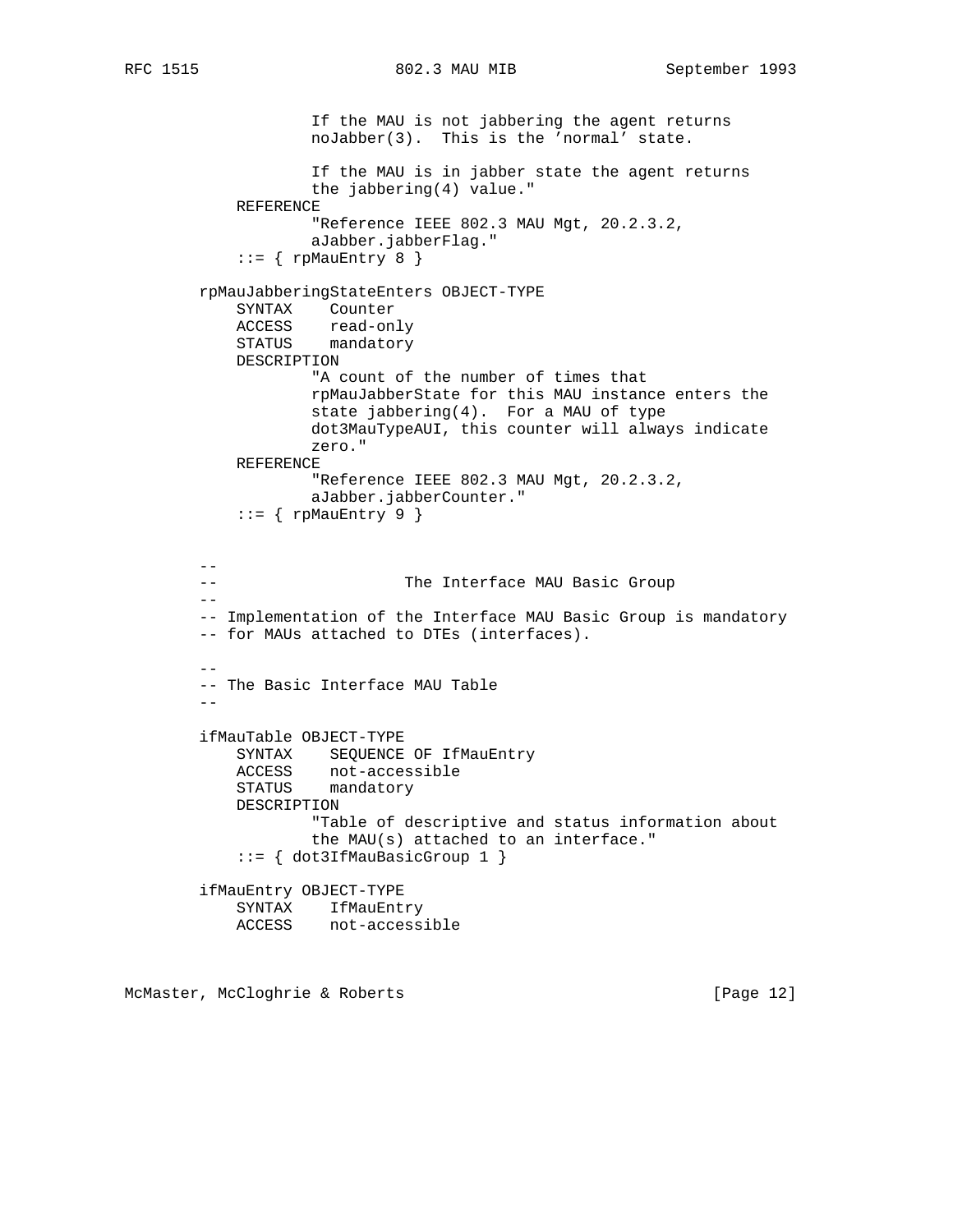```
 STATUS mandatory
            DESCRIPTION
                   "An entry in the table, containing information
                   about a single MAU."
            INDEX { ifMauIfIndex, ifMauIndex }
           ::= { ifMauTable 1 }
        IfMauEntry ::=
            SEQUENCE {
                ifMauIfIndex
                   INTEGER,
                ifMauIndex
                   INTEGER,
                ifMauType
                   OBJECT IDENTIFIER,
                ifMauStatus
                   INTEGER,
                ifMauMediaAvailable
                   INTEGER,
                ifMauMediaAvailableStateExits
                   Counter,
                ifMauJabberState
                   INTEGER,
                ifMauJabberingStateEnters
            Counter
 }
        ifMauIfIndex OBJECT-TYPE
            SYNTAX INTEGER
 ACCESS read-only
STATUS mandatory
            DESCRIPTION
                   "This variable uniquely identifies the interface
                   to which the MAU described by this entry is
                   connected."
            REFERENCE
                    "Reference RFC 1213, ifIndex."
           ::= { ifMauEntry 1 }
        ifMauIndex OBJECT-TYPE
            SYNTAX INTEGER (1..9)
 ACCESS read-only
STATUS mandatory
            DESCRIPTION
                    "This variable uniquely identifies the MAU
                   connected to interface ifMauIfIndex that is
                   described by this entry."
            REFERENCE
```
McMaster, McCloghrie & Roberts [Page 13]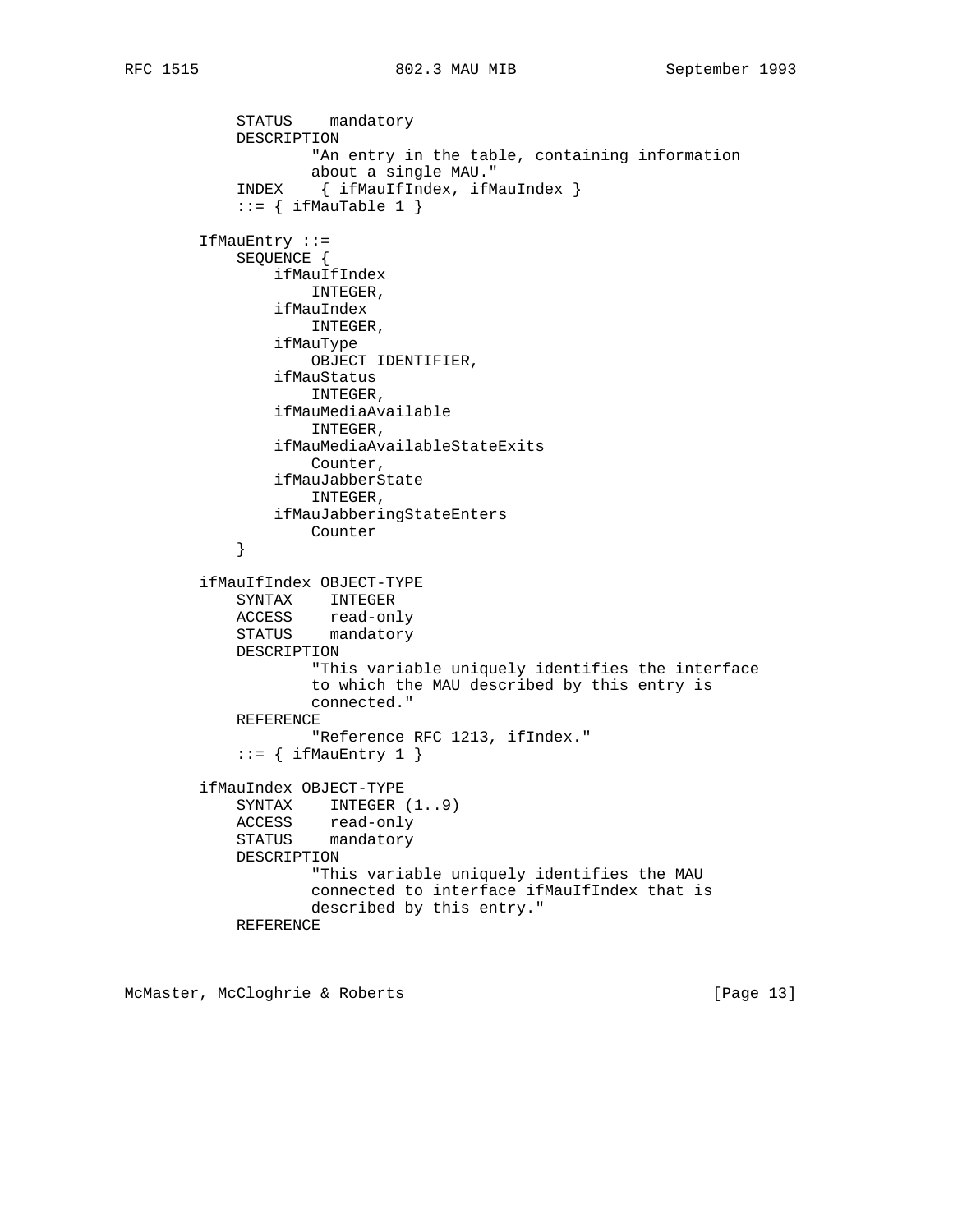"Reference IEEE 802.3 MAU Mgt, 20.2.3.2, aMAUID."  $::=$  { ifMauEntry 2 } ifMauType OBJECT-TYPE SYNTAX OBJECT IDENTIFIER<br>ACCESS read-only read-only STATUS mandatory DESCRIPTION "This object identifies the 10 Mb/s baseband or broadband MAU type. An initial set of MAU types are defined above. The assignment of OBJECT IDENTIFIERs to new types of MAUs is managed by the IANA. If the MAU type is unknown, the object identifier unknownMauType OBJECT IDENTIFIER  $::= \{ 0 0 \}$  is returned. Note that unknownMauType is a syntactically valid object identifier, and any conformant implementation of ASN.1 and the BER must be able to generate and recognize this value." REFERENCE "Reference IEEE 802.3 MAU Mgt, 20.2.3.2, aMAUType."  $::=$  { ifMauEntry 3 } ifMauStatus OBJECT-TYPE SYNTAX INTEGER { other(1), unknown(2), operational(3), standby(4), shutdown(5), reset(6)<br>} } ACCESS read-write STATUS mandatory DESCRIPTION "The current state of the MAU. This object may be implemented as a read-only object by those agents and MAUs that do not implement software control of the MAU state. Some agents may not support setting the value of this object to some of the enumerated values. The value other(1) is returned if the MAU is in a state other than one of the states 2 through 6.

McMaster, McCloghrie & Roberts [Page 14]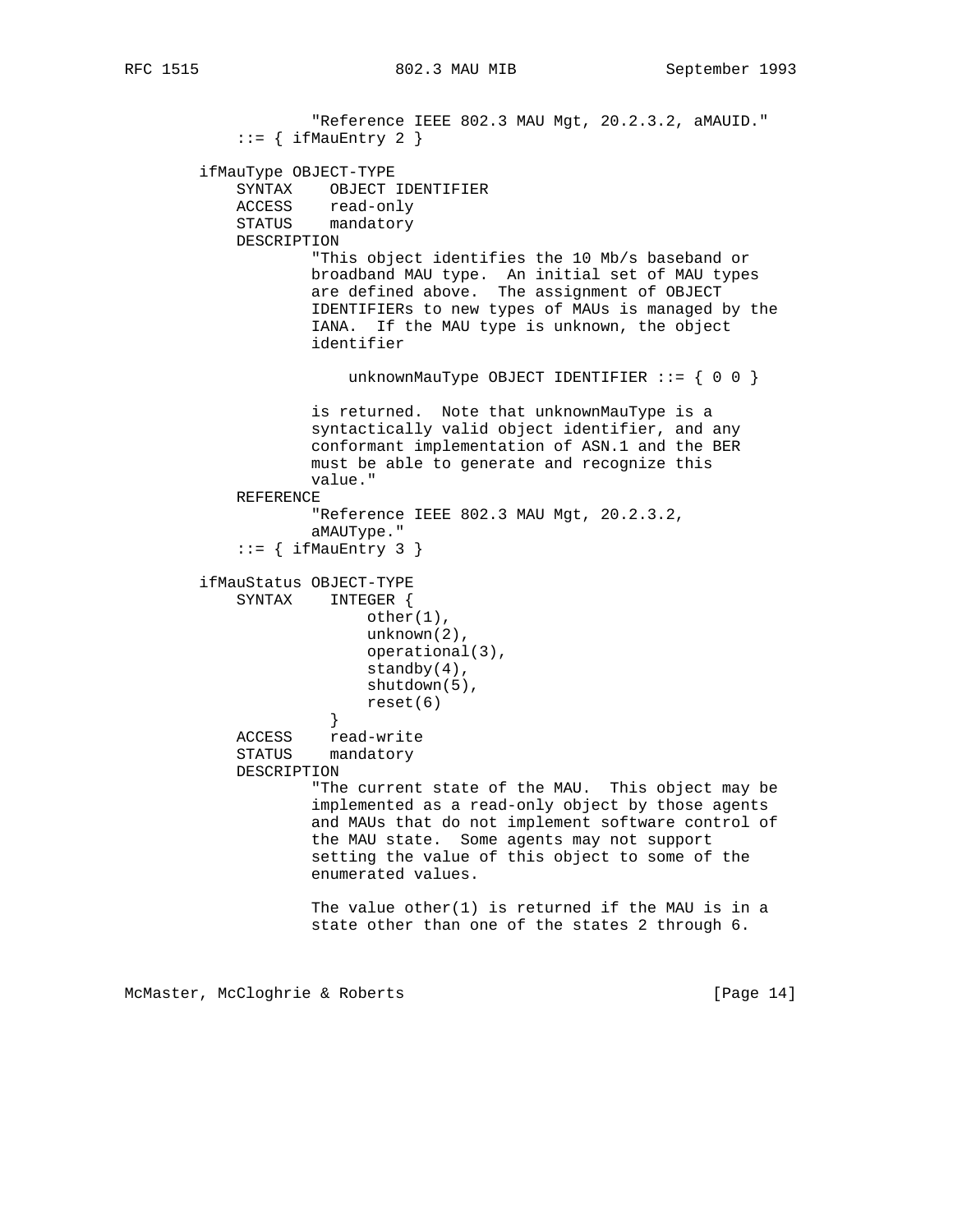The value unknown(2) is returned when the MAU's true state is unknown; for example, when it is being initialized.

 A MAU in the operational(3) state is fully functional, operates, and passes signals to its attached DTE or repeater port in accordance to its specification.

 A MAU in standby(4) state forces DI and CI and the media transmitter to idle. Standby(4) mode only applies to link type MAUs. The state of ifMauMediaAvailable is unaffected.

 A MAU in shutdown(5) state assumes the same condition on DI, CI, and the media transmitter as though it were powered down. The MAU may return other(1) value for the mauJabber and ifMauMediaAvailable objects when it is in this state. For an AUI, this state will remove power from the AUI.

 Setting this variable to the value reset(6) resets the MAU in the same manner as a power-off, power on cycle of at least one-half second would. The agent is not required to return the value reset (6).

 Setting this variable to the value operational(3), standby(4), or shutdown(5) causes the MAU to assume the respective state except that setting a mixing-type MAU or an AUI to standby(4) will cause the MAU to enter the shutdown state." REFERENCE "Reference IEEE 802.3 MAU Mgt, 20.2.3.2, aMAUAdminState, and 20.2.3.3, acMAUAdminControl and acResetMAUAction."  $::=$  { ifMauEntry 4 } ifMauMediaAvailable OBJECT-TYPE SYNTAX INTEGER { other(1),

 unknown(2), available(3), notAvailable(4), remoteFault(5), invalidSignal(6)<br>} }

McMaster, McCloghrie & Roberts [Page 15]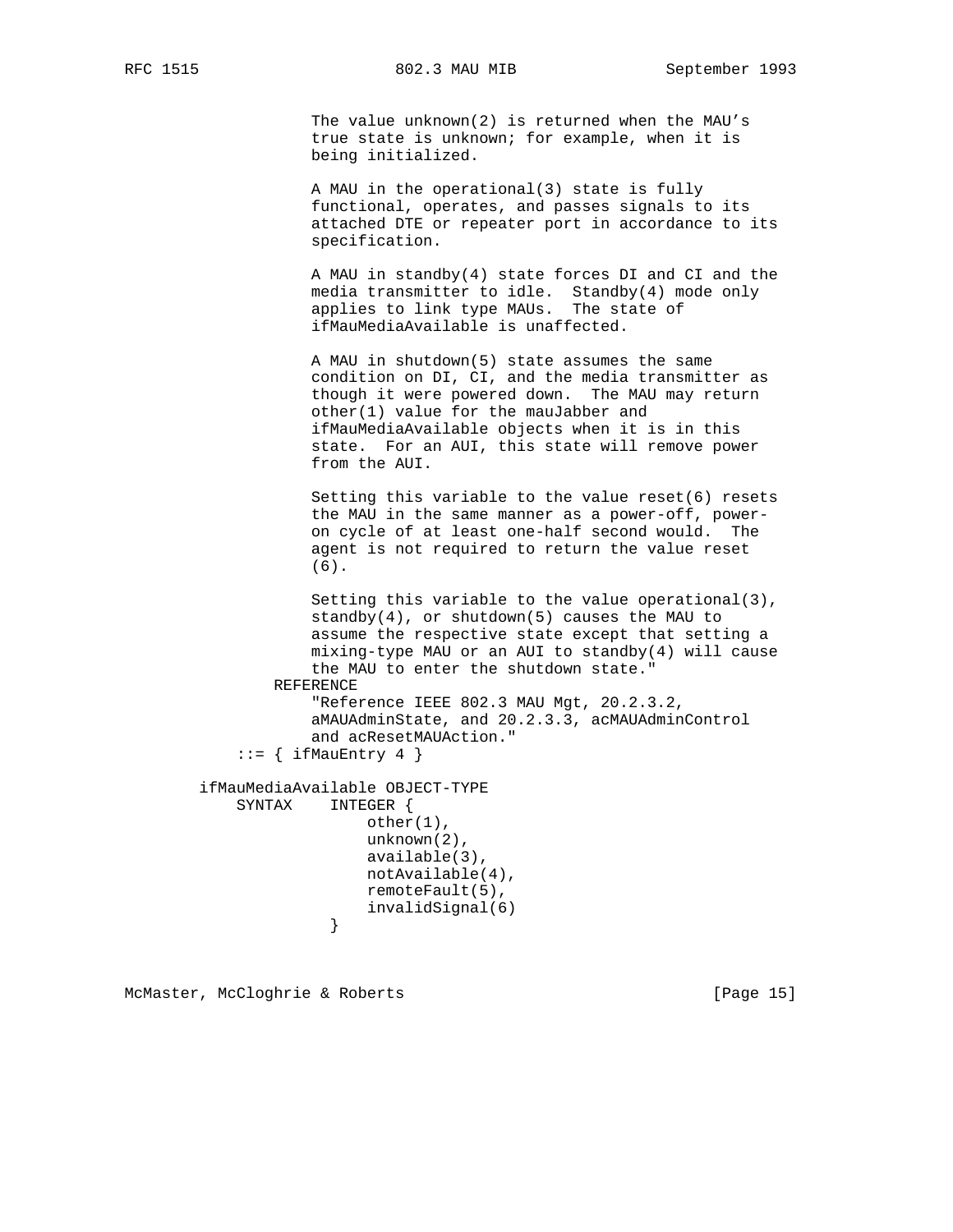ACCESS read-only STATUS mandatory DESCRIPTION "If the MAU is a link or fiber type (FOIRL, 10BASE-T, 10BASE-F) then this is equivalent to the link test fail state/low light function. For an AUI or a coax (including broadband) MAU this indicates whether or not loopback is detected on the DI circuit. The value of this attribute persists between packets for MAU types AUI, 10BASE5, 10BASE2, 10BROAD36, and 10BASE-FP. The value other $(1)$  is returned if the mediaAvailable state is not one of 2 through 6. The value unknown(2) is returned when the MAU's true state is unknown; for example, when it is being initialized. At power-up or following a reset, the value of this attribute will be unknown for AUI, coax, and 10BASE-FP MAUs. For these MAUs loopback will be tested on each transmission during which no collision is detected. If DI is receiving input when DO returns to IDL after a transmission and there has been no collision during the transmission then loopback will be detected. The value of this attribute will only change during non-collided transmissions for AUI, coax, and 10BASE-FP MAUs. The value available(3) indicates that the link, light, or loopback is normal. The value notAvailable(4) indicates link loss, low light, or no loopback. The value remoteFault(5) indicates that a fault has been detected at the remote end of the link. The value invalidSignal(6) indicates that an invalid signal has been received from the other end of the link. Both remoteFault(5) and invalidSignal(6) apply only to MAUs of type 10BASE-FB." REFERENCE "Reference IEEE 802.3 MAU Mgt, 20.2.3.2, aMediaAvailable."  $::=$  { ifMauEntry 5 } ifMauMediaAvailableStateExits OBJECT-TYPE SYNTAX Counter

McMaster, McCloghrie & Roberts [Page 16]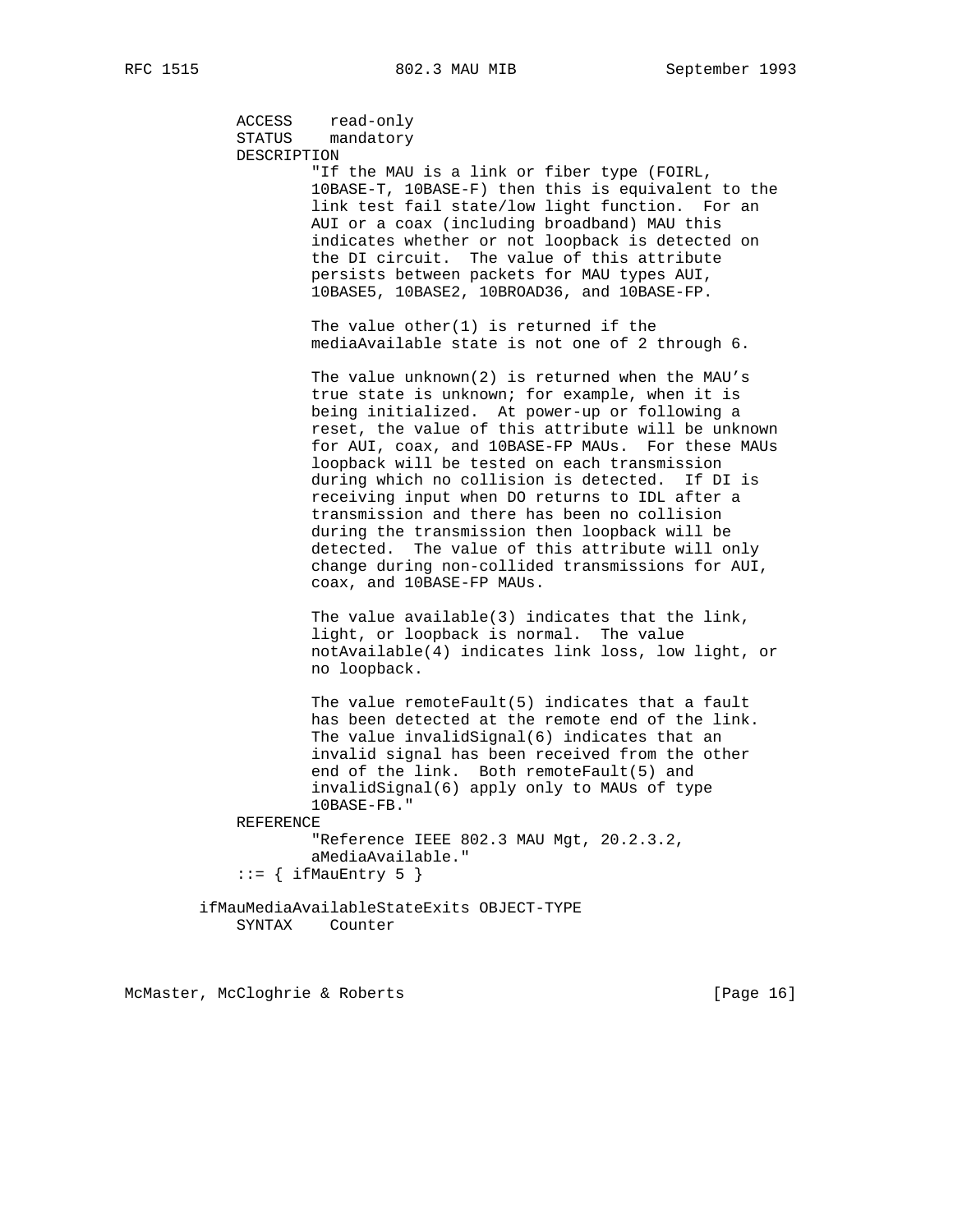ACCESS read-only STATUS mandatory DESCRIPTION "A count of the number of times that ifMauMediaAvailable for this MAU instance leaves the state available(3)." REFERENCE "Reference IEEE 802.3 MAU Mgt, 20.2.3.2, lostMediaCount."  $::=$  { ifMauEntry 6 } ifMauJabberState OBJECT-TYPE SYNTAX INTEGER { other(1), unknown(2), noJabber(3), jabbering(4)<br>} } ACCESS read-only STATUS mandatory DESCRIPTION "The value other(1) is returned if the jabber state is not 2, 3, or 4. The agent must always return other(1) for MAU type dot3MauTypeAUI. The value unknown(2) is returned when the MAU's true state is unknown; for example, when it is being initialized. If the MAU is not jabbering the agent returns noJabber(3). This is the 'normal' state. If the MAU is in jabber state the agent returns the jabbering(4) value." REFERENCE "Reference IEEE 802.3 MAU Mgt, 20.2.3.2, aJabber.jabberFlag."  $::=$  { ifMauEntry 7 } ifMauJabberingStateEnters OBJECT-TYPE SYNTAX Counter ACCESS read-only STATUS mandatory DESCRIPTION "A count of the number of times that ifMauJabberState for this MAU instance enters the state jabbering(4). For a MAU of type dot3MauTypeAUI, this counter will always indicate

McMaster, McCloghrie & Roberts [Page 17]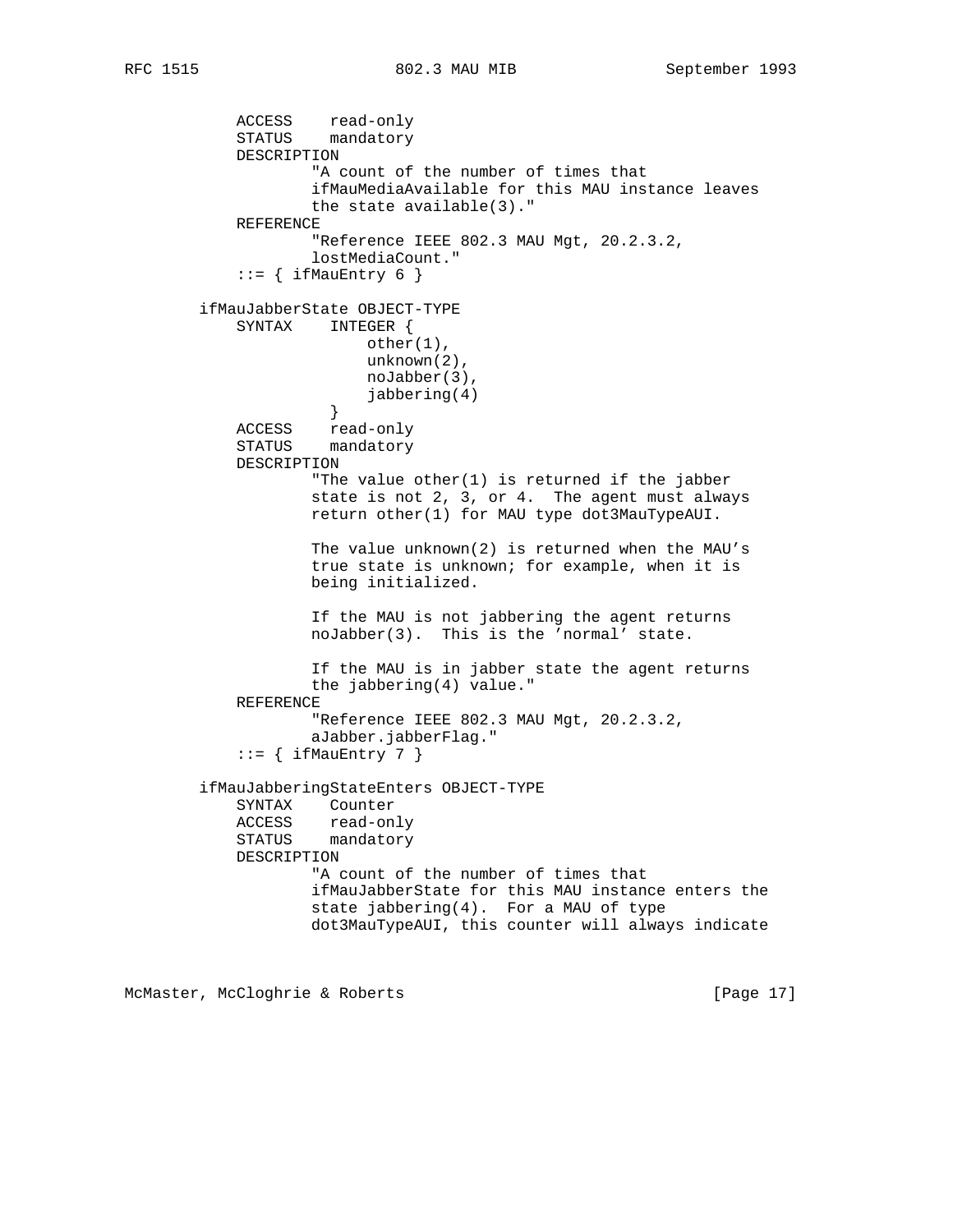```
 zero."
            REFERENCE
                   "Reference IEEE 802.3 MAU Mgt, 20.2.3.2,
                   aJabber.jabberCounter."
           ::= { ifMauEntry 8 }
       --- The Broadband MAU Basic Group
        --
        -- Implementation of the Broadband MAU Basic Group is mandatory
        -- for broadband MAUs attached to DTEs.
 --
        -- The Basic Broadband MAU Table
 --
        broadMauBasicTable OBJECT-TYPE
           SYNTAX SEQUENCE OF BroadMauBasicEntry
 ACCESS not-accessible
 STATUS mandatory
            DESCRIPTION
                   "Table of descriptive and status information about
                   the broadband MAUs connected to interfaces."
            ::= { dot3BroadMauBasicGroup 1 }
        broadMauBasicEntry OBJECT-TYPE
            SYNTAX BroadMauBasicEntry
 ACCESS not-accessible
 STATUS mandatory
            DESCRIPTION
                   "An entry in the table, containing information
                   about a single broadband MAU."
            INDEX { broadMauIfIndex, broadMauIndex }
            ::= { broadMauBasicTable 1 }
        BroadMauBasicEntry ::=
            SEQUENCE {
               broadMauIfIndex
                   INTEGER,
               broadMauIndex
                   INTEGER,
               broadMauXmtRcvSplitType
                   INTEGER,
               broadMauXmtCarrierFreq
                   INTEGER,
               broadMauTranslationFreq
                   INTEGER
```
McMaster, McCloghrie & Roberts [Page 18]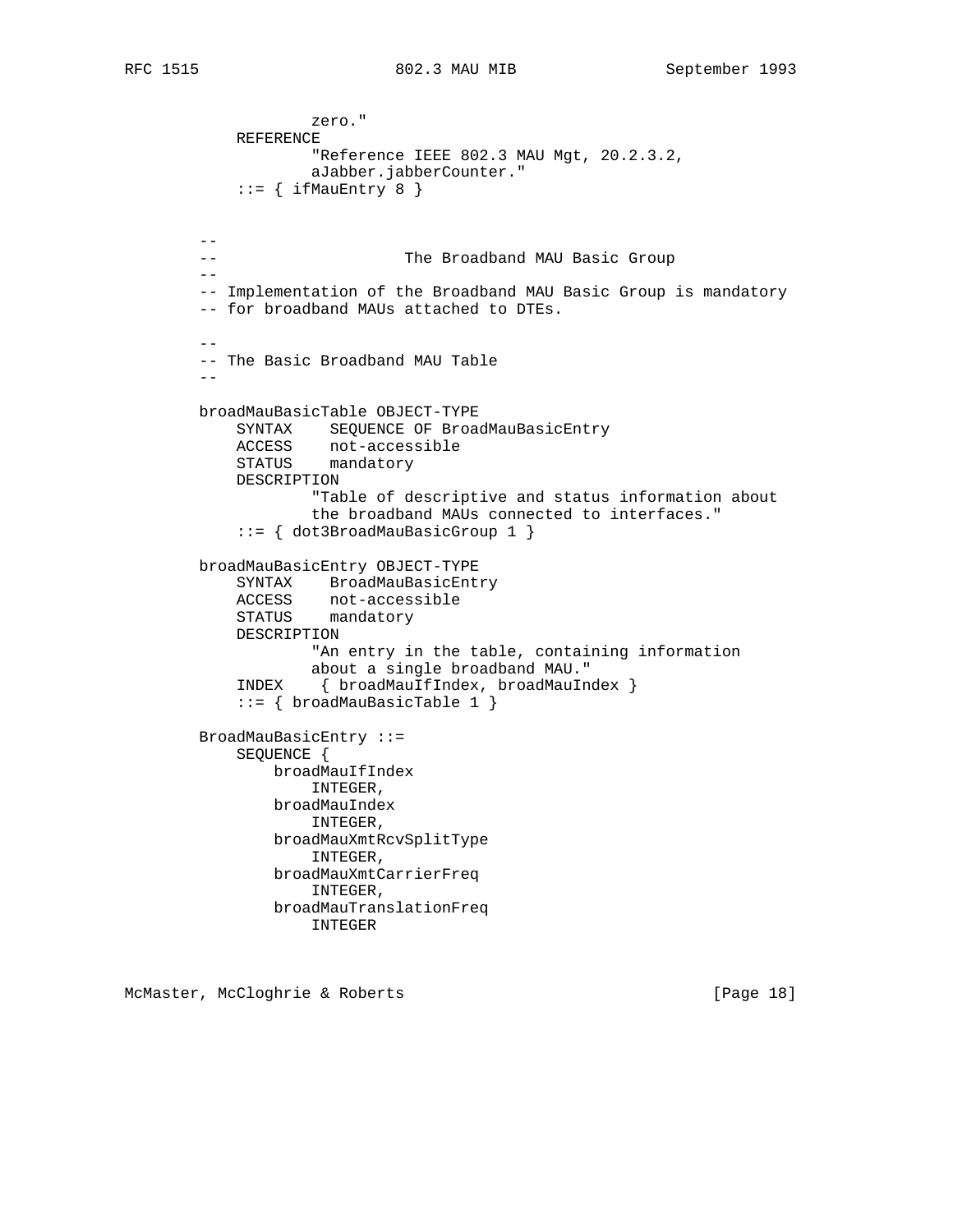```
 }
        broadMauIfIndex OBJECT-TYPE
            SYNTAX INTEGER
 ACCESS read-only
 STATUS mandatory
            DESCRIPTION
                   "This variable uniquely identifies the interface
                   to which the MAU described by this entry is
                   connected."
            REFERENCE
                    "Reference RFC 1213, ifIndex."
            ::= { broadMauBasicEntry 1 }
        broadMauIndex OBJECT-TYPE
            SYNTAX INTEGER (1..9)
 ACCESS read-only
 STATUS mandatory
            DESCRIPTION
                   "This variable uniquely identifies the MAU
                   connected to interface broadMauIfIndex that is
                   described by this entry."
            REFERENCE
                    "Reference IEEE 802.3 MAU Mgt, 20.2.3.2, aMAUID."
            ::= { broadMauBasicEntry 2 }
        broadMauXmtRcvSplitType OBJECT-TYPE
            SYNTAX INTEGER {
                         other(1),
                         single(2),
                         dual(3)
 }
            ACCESS read-only
            STATUS mandatory
            DESCRIPTION
                   "This object indicates the type of frequency
                   multiplexing/cabling system used to separate the
                    transmit and receive paths for the 10BROAD36 MAU.
                    The value other(1) is returned if the split type
                    is not either single or dual.
                   The value single(2) indicates a single cable
                   system. The value dual(3) indicates a dual cable
                   system, offset normally zero."
            REFERENCE
                    "Reference IEEE 802.3 MAU Mgt, 20.2.3.2,
                   aBbMAUXmitRcvSplitType."
```
McMaster, McCloghrie & Roberts [Page 19]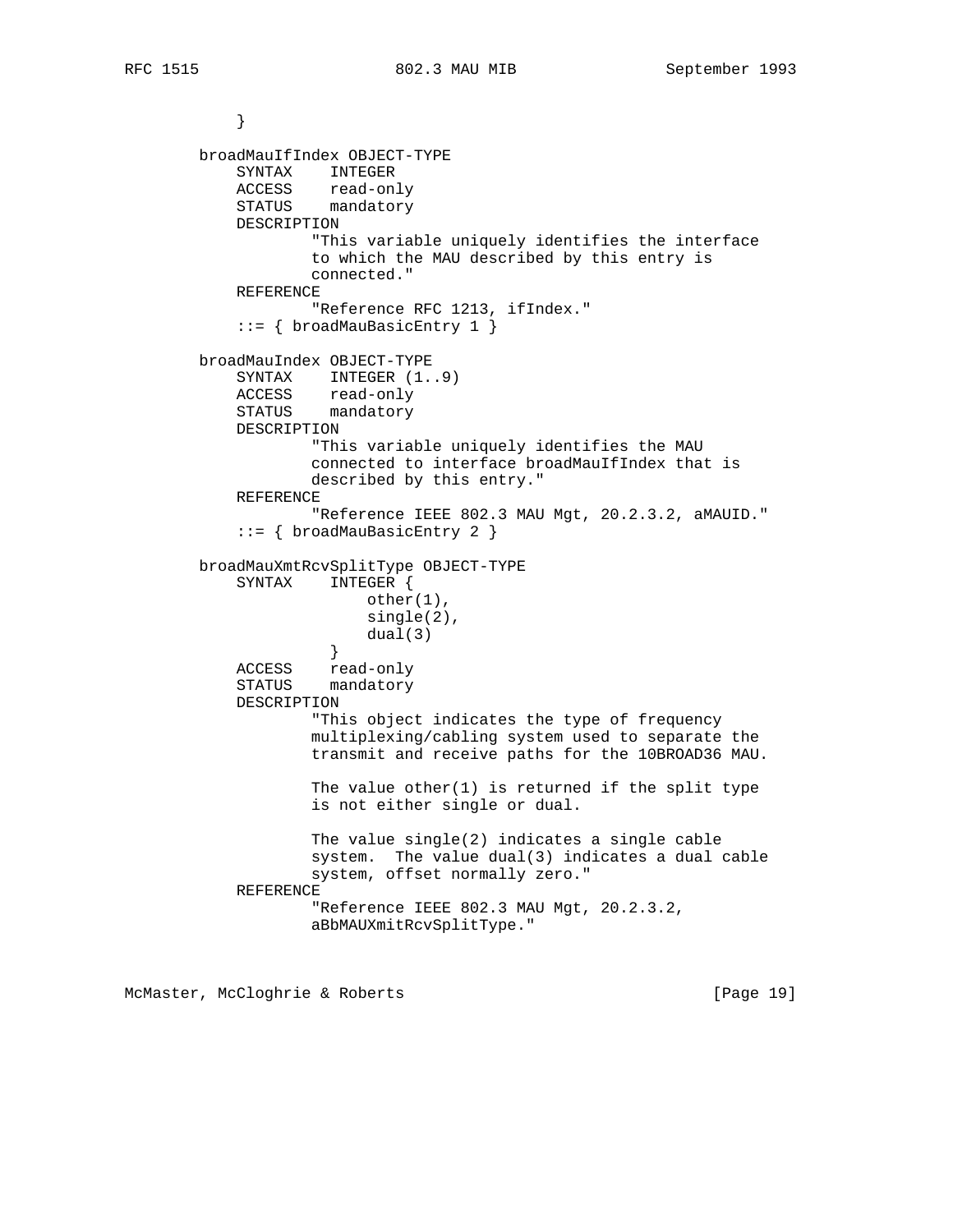::= { broadMauBasicEntry 3 } broadMauXmtCarrierFreq OBJECT-TYPE SYNTAX INTEGER ACCESS read-only STATUS mandatory DESCRIPTION "This variable indicates the transmit carrier frequency of the 10BROAD36 MAU in MHz/4; that is, in units of 250 kHz." REFERENCE "Reference IEEE 802.3 MAU Mgt, 20.2.3.2, aBroadbandFrequencies.xmitCarrierFrequency." ::= { broadMauBasicEntry 4 } broadMauTranslationFreq OBJECT-TYPE SYNTAX INTEGER ACCESS read-only STATUS mandatory DESCRIPTION "This variable indicates the translation offset frequency of the 10BROAD36 MAU in MHz/4; that is, in units of 250 kHz." REFERENCE "Reference IEEE 802.3 MAU Mgt, 20.2.3.2, aBroadbandFrequencies.translationFrequency." ::= { broadMauBasicEntry 5 } -- Traps for use by 802.3 MAUs -- Traps are defined using the conventions in RFC 1215 [8]. rpMauJabberTrap TRAP-TYPE ENTERPRISE snmpDot3MauMgt VARIABLES { rpMauJabberState } DESCRIPTION "This trap is sent whenever a managed repeater MAU enters the jabber state. The agent must throttle the generation of consecutive rpMauJabberTraps so that there is at least a five-second gap between them." REFERENCE "Reference IEEE 802.3 MAU Mgt, 20.2.3.4, nJabberNotification." ::= 1

McMaster, McCloghrie & Roberts [Page 20]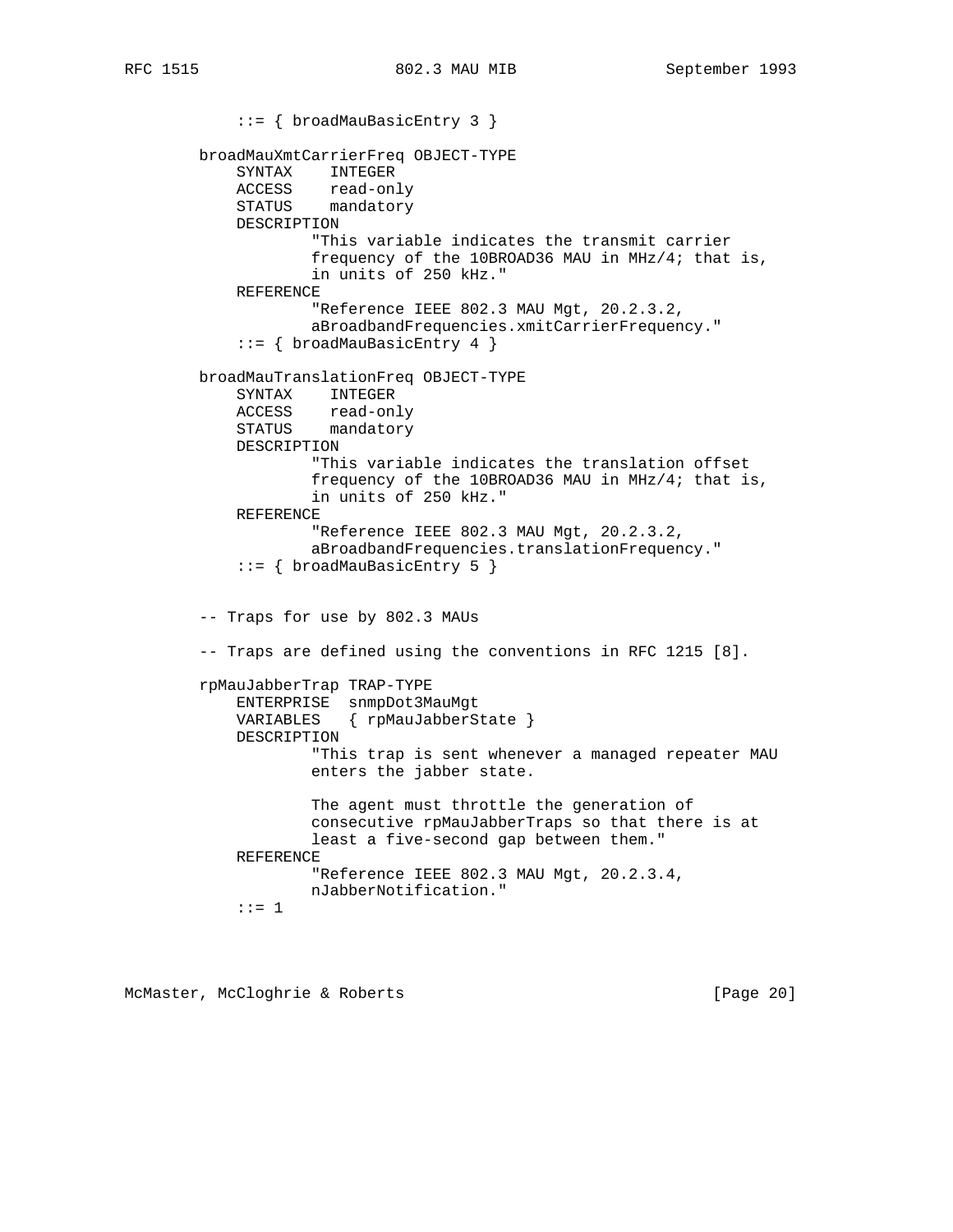ifMauJabberTrap TRAP-TYPE ENTERPRISE snmpDot3MauMgt VARIABLES { ifMauJabberState } DESCRIPTION "This trap is sent whenever a managed interface MAU enters the jabber state. The agent must throttle the generation of consecutive ifMauJabberTraps so that there is at least a five-second gap between them." REFERENCE "Reference IEEE 802.3 MAU Mgt, 20.2.3.4, nJabberNotification."  $: := 2$ 

END

5. Acknowledgments

 This document is the work of the IETF Hub MIB Working Group. It is based on a proposal written by Geoff Thompson and modified by the IEEE 802.3 Repeater Management Task Force. Paul Woodruff provided valuable corrections and suggestions for improvement.

Members of the IETF Hub MIB Working Group included:

| Karl Auerbach   | karl@eng.sun.com              |
|-----------------|-------------------------------|
| Jim Barnes      | barnes@xylogics.com           |
| Steve Bostock   | steveb@novell.com             |
| David Bridgham  | dab@asylum.sf.ca.us           |
| Jack Brown      | jbrown@huahuca-emh8.army.mil  |
| Howard Brown    | brown@ctron.com               |
| Lida Canin      | lida@apple.com                |
| Jeffrey Case    | case@cs.utk.edu               |
| Carson Cheung   | carson@bnr.com.ca             |
| James Codespote | jpcodes@tycho.ncsc.mil        |
| John Cook       | cook@chipcom.com              |
| Dave Cullerot   | cullerot@ctron.com            |
| James Davin     | jrd@ptt.lcs.mit.edu           |
| Gary Ellis      | qarye@hpspd.spd.hp.com        |
| David Engel     | david@cds.com                 |
| Mike Erlinger   | mike@mti.com                  |
| Jeff Erwin      |                               |
| Bill Fardy      | fardy@ctron.com               |
| Jeff Fried      | jmf@relay.proteon.com         |
| Bob Friesenhahn | pdrusa!bob@uunet.uu.net       |
| Shawn Gallagher | gallagher@quiver.enet.dec.com |

McMaster, McCloghrie & Roberts [Page 21]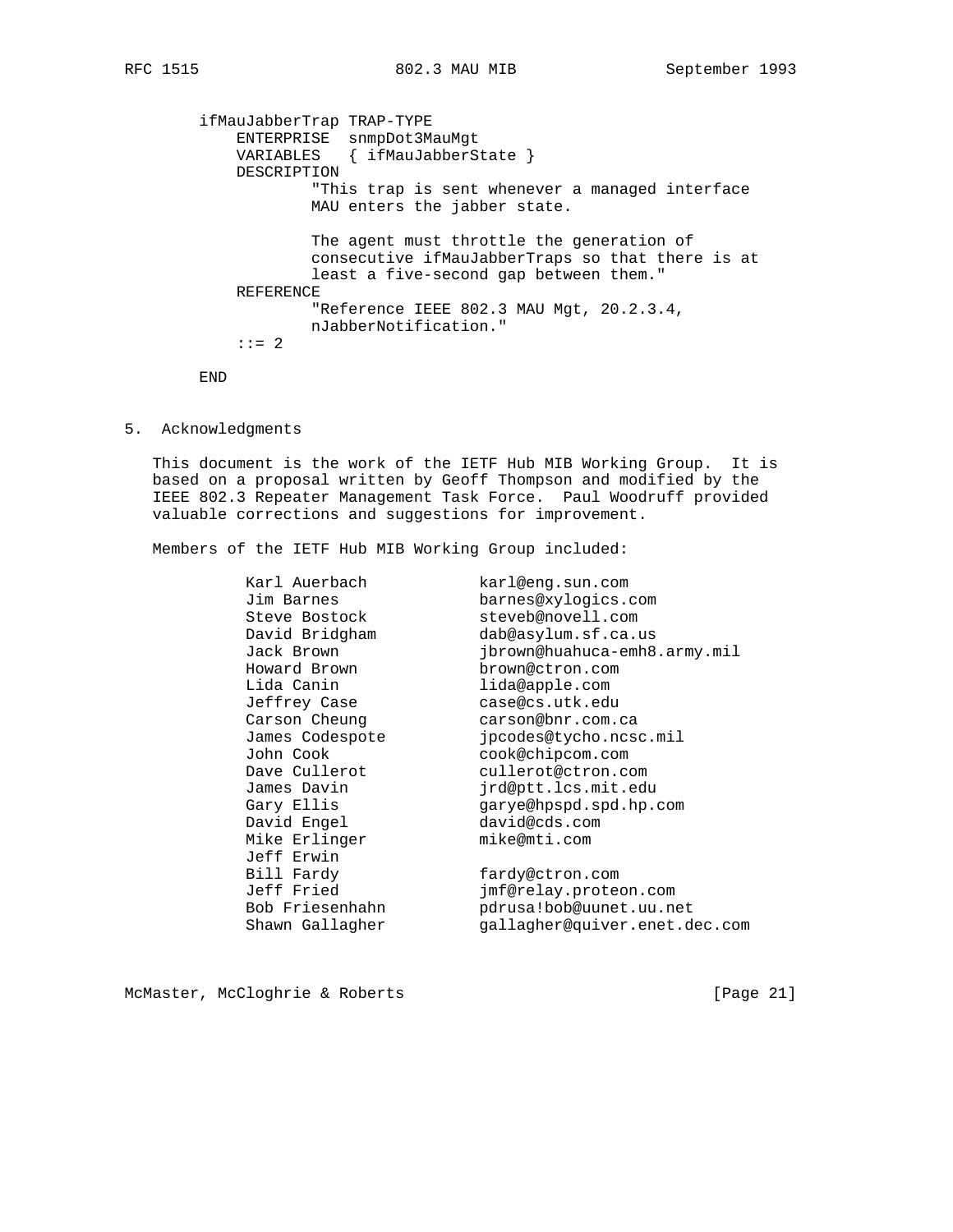Ron Jacoby https://www.rj@sgi.com Mike Janson mjanson@mot.com Mark Kepke mak@cnd.hp.com Renneth Key Key@cs.utk.edu Ron Lau rlau@synoptics.com Dave Lindemulder da@mtung.att.com Richie McBride rm@bix.co.uk Keith McCloghrie kzm@hls.com Evan McGinnis bem@3com.com David Minnich dwm@fibercom.com Lynn Monsanto monsanto@sun.com<br>
Miriam Nihart miriam@decwet.zso Niels Ole Brunsgaard nob@dowtyns.dk Edison Paw esp@3com.com John Pickens jrp@3com.com Jim Reinstedler jimr@sceng.ub.com<br>Anil Rijsinghani anil@levers.enet.o Dan Romascanu dan@lannet.com Emil Sturniolo Emil Sturniolo emil@dss.com<br>Bruce Taber taber@interlan.com

 Mike Grieves mgrieves@chipcom.com Walter Guilarte 70026.1715@compuserve.com<br>
Phillip Hasse phasse@honchuca-emh8.army phasse@honchuca-emh8.army.mil Mark Hoerth mark\_hoerth@hp0400.desk.hp.com Greg Hollingsworth gregh@mailer.jhuapl.edu Ken Jones konkord!ksj@uunet.uu.net Satish Joshi sjoshi@synoptics.com Frank Kastenholz kasten@europa.clearpoint.com Manu Kaycee kaycee@trlian.enet.dec.com Mark Kerestes att!alux2!hawk@uunet.uu.net Yoav Kluger <br>Cheryl Krupczak cheryl@cc.gatech.edu cheryl@cc.gatech.edu Chao-Yu Liang cliang@synoptics.com<br>Dave Lindemulder da@mtung.att.com Donna McMaster mcmaster@synoptics.com Miriam Nihart miriam@decwet.zso.dec.com David Perkins dperkins@synoptics.com Jason Perreault perreaul@interlan.interlan.com anil@levers.enet.dec.com Sam Roberts sroberts@farallon.com Marshall Rose mrose@dbc.mtview.ca.us Rick Royston rick@lsumus.sncc.lsu.edu Michael Sabo sabo@dockmaster.ncsc.mil Jonathan Saperia saperia@tcpjon.enet.dec.com Mark Schaefer schaefer@davidsys.com Anil Singhal nsinghal@hawk.ulowell.edu Timon Sloane peernet!timon@uunet.uu.net Bob Stewart rlstewart@eng.xyplex.com Iris Tal 437-3580@mcimail.com Mark Therieau markt@python.eng.microcom.com<br>Geoff Thompson thompson@synoptics.com thompson@synoptics.com

McMaster, McCloghrie & Roberts [Page 22]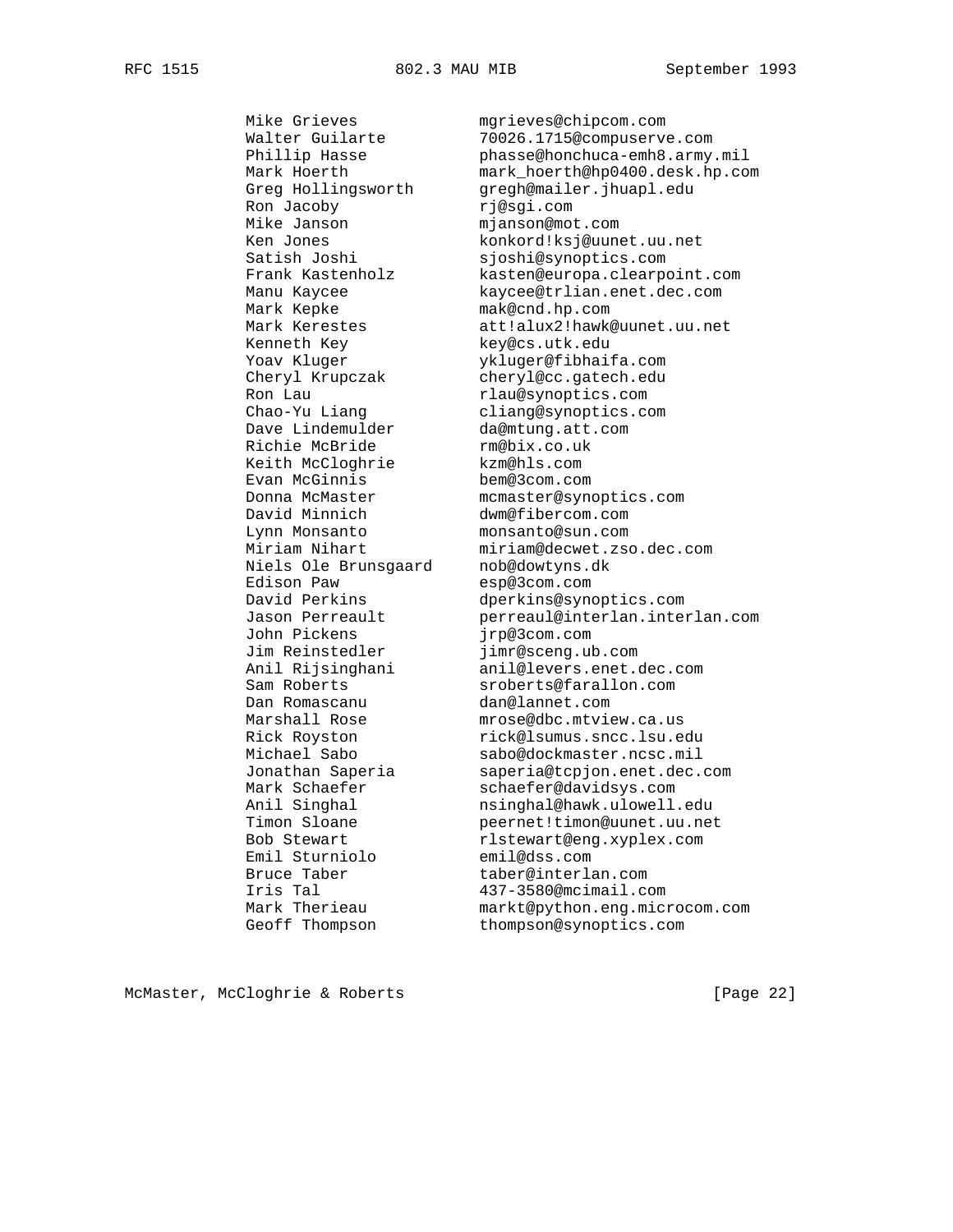Dean Throop bhroop@dg-rtp.dg.com Steven Waldbusser waldbusser@andrew.cmu.edu Timothy Walden tmwalden@saturn.sys.acc.com Philip Wang watadn!phil@uunet.uu.net Drew Wansley dwansley@secola.columbia.ncr.com David Ward dward@chipcom.com Steve Wong wong@took.enet.dec.com Paul Woodruff **paul-woodruff@3com.com**  Brian Wyld brianw@spider.co.uk June-Kang Yang natadm!yang@uunet.uu.net Henry Yip natadm!henry@uunet.uu.net John Ziegler and ziegler@artel.com Joseph Zur zur@fibhaifa.com

### 6. References

- [1] Rose, M., and K. McCloghrie, "Structure and Identification of Management Information for TCP/IP-based internets", STD 16, RFC 1155, Performance Systems International, Hughes LAN Systems, May 1990.
- [2] McCloghrie, K., and M. Rose, "Management Information Base for Network Management of TCP/IP-based internets", RFC 1156, Hughes LAN Systems, Performance Systems International, May 1990.
- [3] Case, J., Fedor M., Schoffstall, M., and J. Davin, "Simple Network Management Protocol", STD 15, RFC 1157, SNMP Research, Performance Systems International, Performance Systems International, MIT Laboratory for Computer Science, May 1990.
	- [4] McCloghrie, K., and M. Rose, Editors, "Management Information Base for Network Management of TCP/IP-based internets: MIB-II", STD 17, RFC 1213, Hughes LAN Systems, Performance Systems International, March 1991.
	- [5] Information processing systems Open Systems Interconnection Specification of Abstract Syntax Notation One (ASN.1), International Organization for Standardization, International Standard 8824, December 1987.
	- [6] Information processing systems Open Systems Interconnection Specification of Basic Encoding Rules for Abstract Notation One (ASN.1), International Organization for Standardization, International Standard 8825, December 1987.
	- [7] Rose, M., and K. McCloghrie, Editors, "Concise MIB Definitions", STD 16, RFC 1212, Performance Systems International, Hughes LAN Systems, March 1991.

McMaster, McCloghrie & Roberts [Page 23]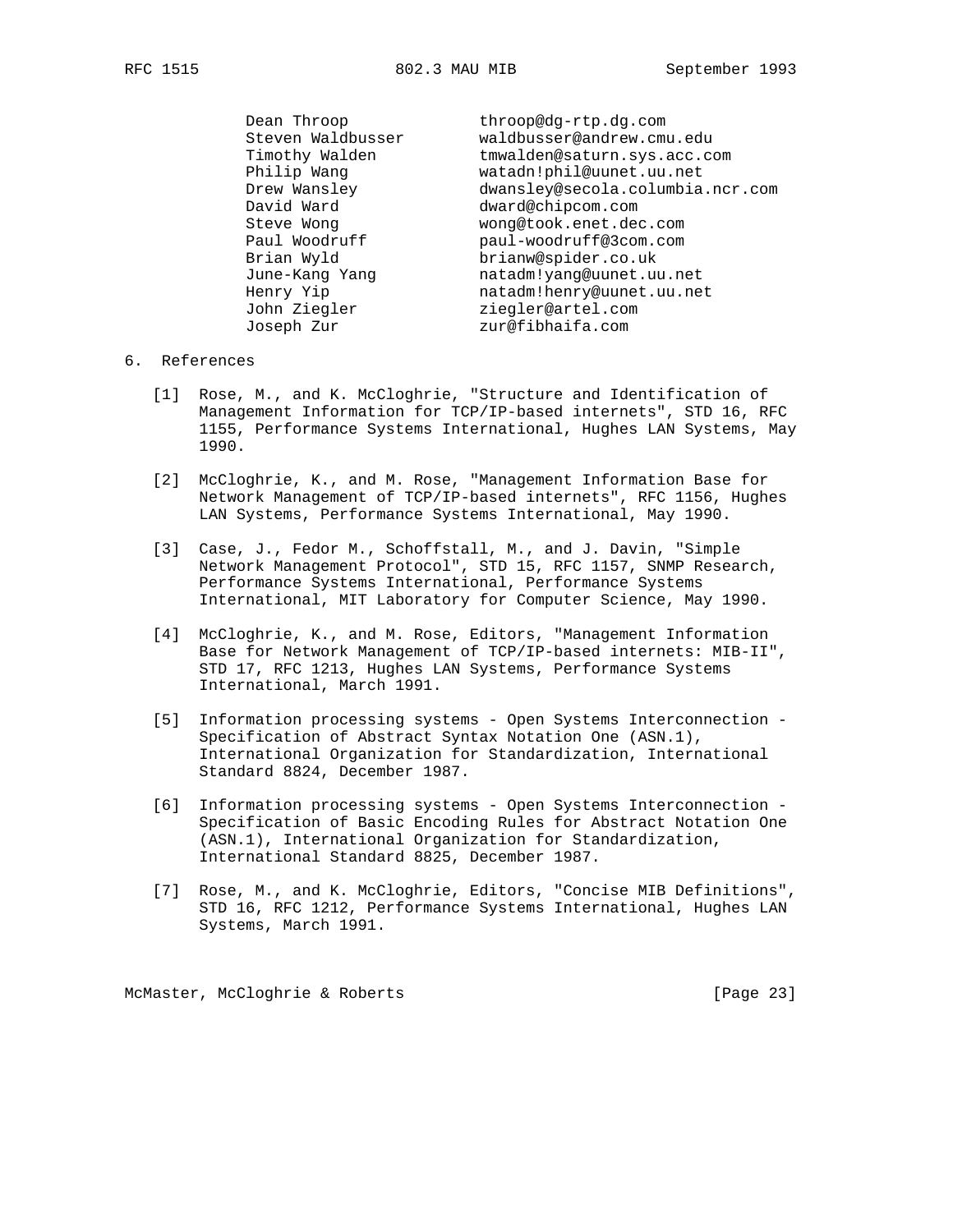- [8] Rose, M., Editor, "A Convention for Defining Traps for use with the SNMP", RFC 1215, Performance Systems International, March 1991.
- [9] IEEE 802.3/ISO 8802-3 Information processing systems Local area networks - Part 3: Carrier sense multiple access with collision detection (CSMA/CD) access method and physical layer specifications, 2nd edition, September 21, 1990.
- [10] IEEE P802.3p, "Layer Management for 10 Mb/s Medium Access Unit (MAUs), Section 20", Draft Supplement to ANSI/IEEE 802.3, Draft 5, July 11, 1992.
- [11] Kastenholz, F., "Definitions of Managed Objects for the Ethernet-like Interface Types", RFC 1398, FTP Software, Inc., January 1993.
- [12] McMaster, D., and K. McCloghrie, Editors, "Definitions of Managed Objects for IEEE 802.3 Repeater Devices", RFC 1368, SynOptics Communications, Hughes LAN Systems, October 1992.
- 7. Security Considerations

Security issues are not discussed in this memo.

McMaster, McCloghrie & Roberts [Page 24]